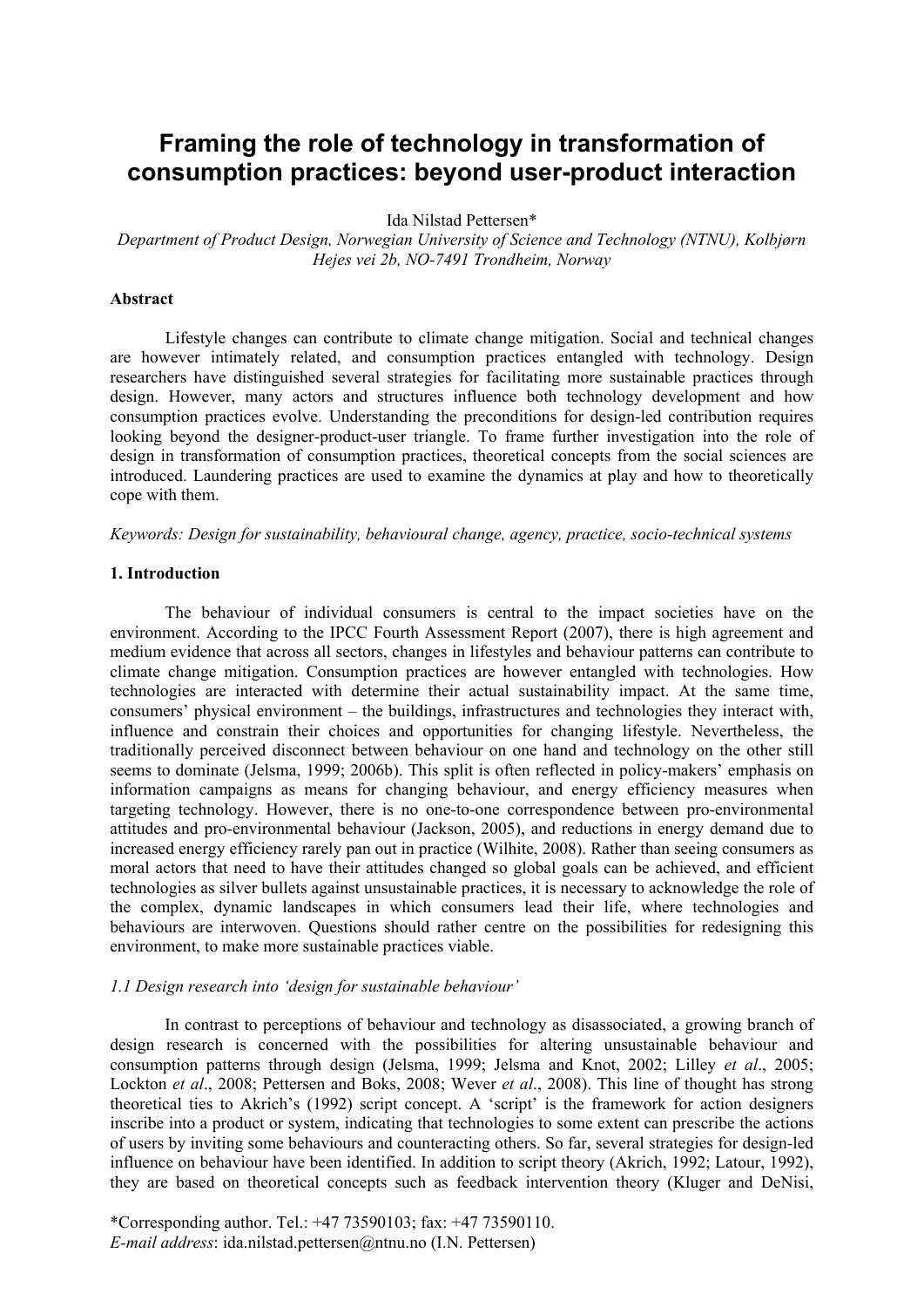1996), persuasion (e.g. Cialdini, 1993), affordances (Gibson, 1979; Norman, 1988) and critical design (Dunne, 1995), and draw on theory and techniques from user-centred and user-involved design disciplines like interaction design and participatory design. What in essence is argued is that by understanding users, it is possible to use design strategically to nudge individuals towards more sustainable use patterns. Strategies include providing feedback on the consequences of behaviour, empowering users by making sustainable choices available, encouraging critical reflection upon practices through critical design, persuading, steering or forcing users into sustainable use patterns, and obstructing unsustainable use. A central variable is how much decision-making power should be delegated to the technology. Others advocate emphasising the 'emotional durability' of design solutions, to prevent premature replacement (Muis, 2006). The conceptual ideas abound, mostly targeting individual devices. So far, research has largely addressed designers' solution space and decision-making process, but not how well the identified strategies work for different product and system categories, how to successfully integrate design for sustainable behaviour into industrial practice, or how to ensure that industrial efforts translate into actual effect on consumption practices.

At the same time, the structural context within which commercial design practitioners operate may be said to work against rather than contribute to sustainable consumption. Mazé and Redström (2008) point out that design is often said to be about value creation for both individual businesses and consumers. However, designers do by no means work exclusively on satisfaction of fundamental human and societal needs. As companies continuously strive for market share, design resources are often directed at fuelling overconsumption among the affluent and creating wants and desires by constantly envisioning new products and services (Woodhouse, 2001). Moreover, while formal design processes may be informed by use and users, from script theory it follows that users de-scribe or react to what is prescribed to them by design solutions (Akrich and Latour, 1992). It is not possible to force actions upon individuals through well-designed artefacts, as they never determine user behaviour completely and unintended outcomes do occur. It is extensively documented that users often ignore and even counteract the inscriptions of designers (Silverstone and Haddon, 1996). In processes of 'domestication', consumers appropriate technologies they bring into their private cultural spaces, giving them meaning and making (or not making) them familiar and part of routines and everyday life, in ways that may or may not have been intended by the designer. This may in turn be detected by market research and stimulate the design of new product generations. Designed artefacts shape and are shaped by the contexts in which they are used (Ingram *et al*., 2007). The role and potential of design must be seen in relation to the broader sets of dynamics that are at play both in the design and the use context. To investigate the preconditions for designers and design to successfully facilitate more sustainable consumption patterns, it is necessary to look beyond the triangle of designer, product and user.

### *1.2 Goal of the paper*

The aim of the paper is to frame what is seen as further, necessary research into the role of design-led initiatives in transformation of consumption practices. The fundamental question is under what conditions designers and design interventions can contribute to making consumption practices more sustainable. To get closer to an understanding of such issues, the paper examines theoretical concepts that may shed light on the relationship between behaviour and technology and the possibilities for altering it, in connection with the complex dynamics going on both within production and consumption, and what possibilities might open up by drawing on them. First, a brief overview of the status of design for sustainability and sustainable innovation in industry is provided. Next, the opportunities for theoretically framing the role of technology in transformation of consumption practices are explored by drawing on theoretical concepts and resources such as agency, scripts, practice theory, socio-technical systems and theories on technological change, mainly borrowed from sociological consumption studies and science and technology studies (STS). The adequacy of the theories is discussed. Finally, the practice of laundering is chosen and the theoretical frameworks applied to explore the dynamics at play and how to cope with them theoretically.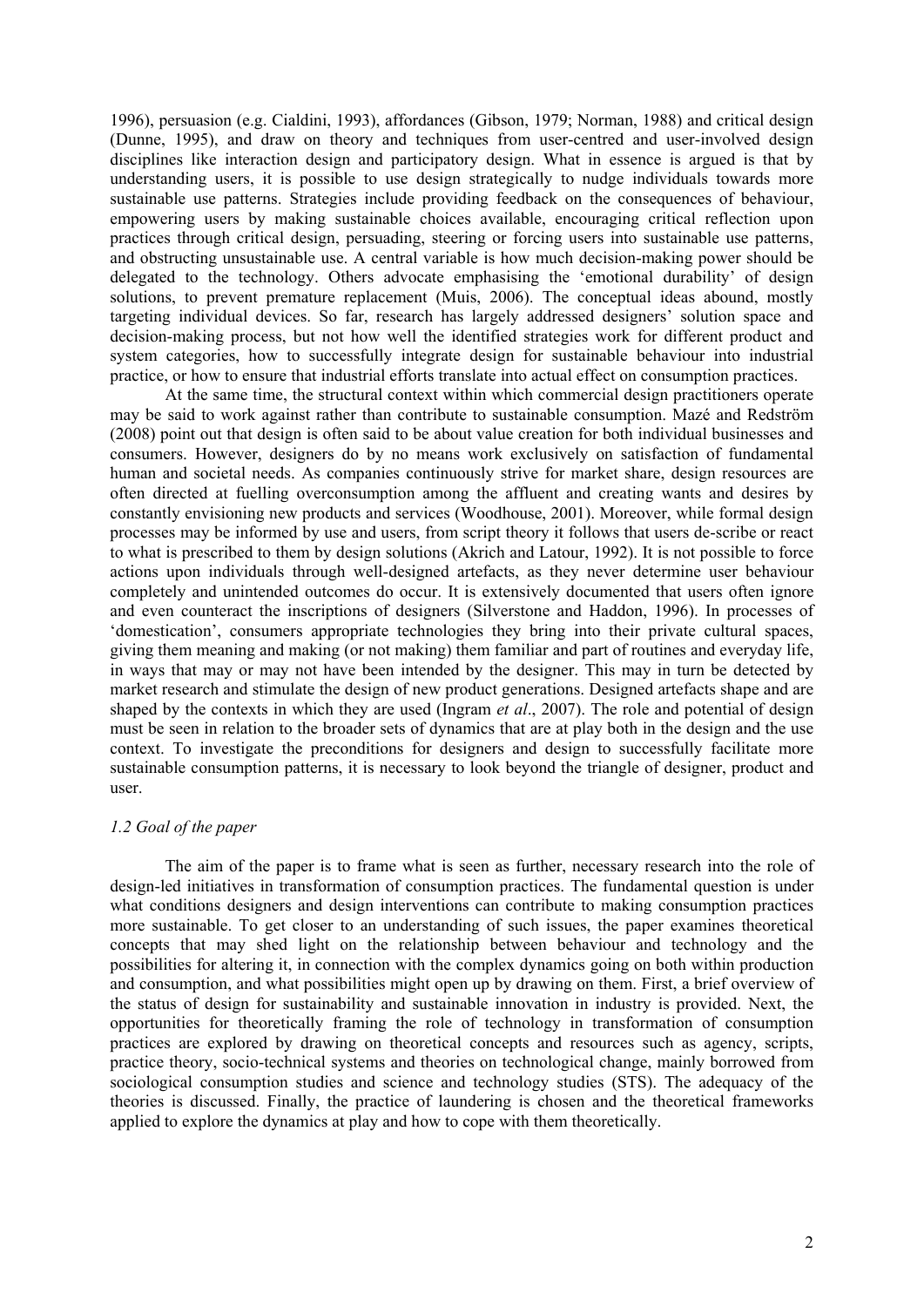#### **2. The state of design for sustainability and sustainable innovation in industry**

#### *2.1 Design for sustainability implementation*

Different terms are used to describe the integration of sustainability considerations in the development of products and systems. The transition in terminology use, from the original 'green design' via 'ecodesign' or 'design for environment' in the US (Tukker *et al*., 2001), to 'sustainable design' and 'design for sustainability' (Baumann *et al*., 2002), reflects a broadening in scope from a techno-centric origin to inclusion of social issues and application of 'sustainability' as the overarching concept. Since the early 1990s, researchers have made information on ecodesign principles, modelling tools, assessment techniques, case studies, product data and teaching material available (McAloone *et al*., 2002). The current state of operationalisation is nevertheless described as 'lacking momentum' (Boks, 2008). What still seem to dominate are defensive, reactive strategies to environmental legislation, together with showcases, incremental improvements, niche projects and sustainability reports (Tukker *et al*., 2001; Baumann *et al*., 2002; McAloone *et al*., 2002; Boks, 2008). The problem appears to be diffusion and implementation of ecodesign principles beyond environmental departments and into daily product development where time and cost pressures and increasing product complexity work against pro-environmental efforts (McAloone *et al*., 2002). Sustainability issues are often outside of developers' core competency and firms' core priorities, stretch far beyond the boundaries of the individual company and over time periods much longer than typical productplanning horizons (Baumann *et al*., 2002). Whereas sustainability issues are linked to the long-term, common good, designers, companies and consumers focus on their short-term interests in their activities. This is a core discrepancy in diffusion and implementation of ecodesign principles.

Baumann *et al*. (2002) argue that literature is missing a business focus, ignoring the financial, managerial and competitive implications of green product development, as well as the integration of management issues, environmental issues and product development activities. Methodology development has been designer oriented (Tukker *et al*., 2001). As mentioned introductorily, the key issue towards which design resources are geared is the chase for market share, and in product specifications sustainability requirements are still often absent in sufficiently explicit formats (Luttropp and Lagerstedt, 2006). This is in turn related to the perceived lack of market demand for design solutions that are superior from a sustainability perspective. Presented alone and without addressing other product attributes, environmental issues have shown to play a minor role in consumers' purchase decisions (Jansen and Stevels, 2006). An increasingly acknowledged way of opening up for broader customer segments is however to link environmental benefits to economic and social benefits (Boks, 2008). There is not necessarily any fundamental contradiction between business opportunities and sustainable design. However, it has not been sufficiently charted under what circumstances and time horizons synergetic effects can be reassured, and in industrial practice the general impression may still be that such contradictions exist. Moreover, it remains uncertain to what extent regulative approaches for certain product categories, such as the EuP legislation, will ensure increased adoption of sustainable design routines.

# *2.2. Conditions for sustainable innovation*

To make development sustainable in the time-frame of a generation, a factor 10 reduction in the environmental impact of how societal functions are delivered is thought necessary (Tukker *et al*., 2001). Reductions of the impact of design solutions can happen at different levels. These include incremental improvements of existing products, redesign of existing solutions, functional innovation or finding new ways of delivering functionality, and finally, system innovation (Nuij, 2001). As innovation levels rise, so do companies' investments in terms of R&D, time and money. This may eventually pay off in terms of market share. For companies, the greatest innovation potential lies in taking the function as a point of departure for design. The highest innovation levels involve processes far beyond the influence of one firm or a cluster of companies, as they may require infrastructural change and initiatives from other stakeholders.

Compliance with regulatory requirements does not contribute to competitive advantages or gains in market share (Carlson and Rafinejad, 2008). Voluntary initiatives might. To achieve radical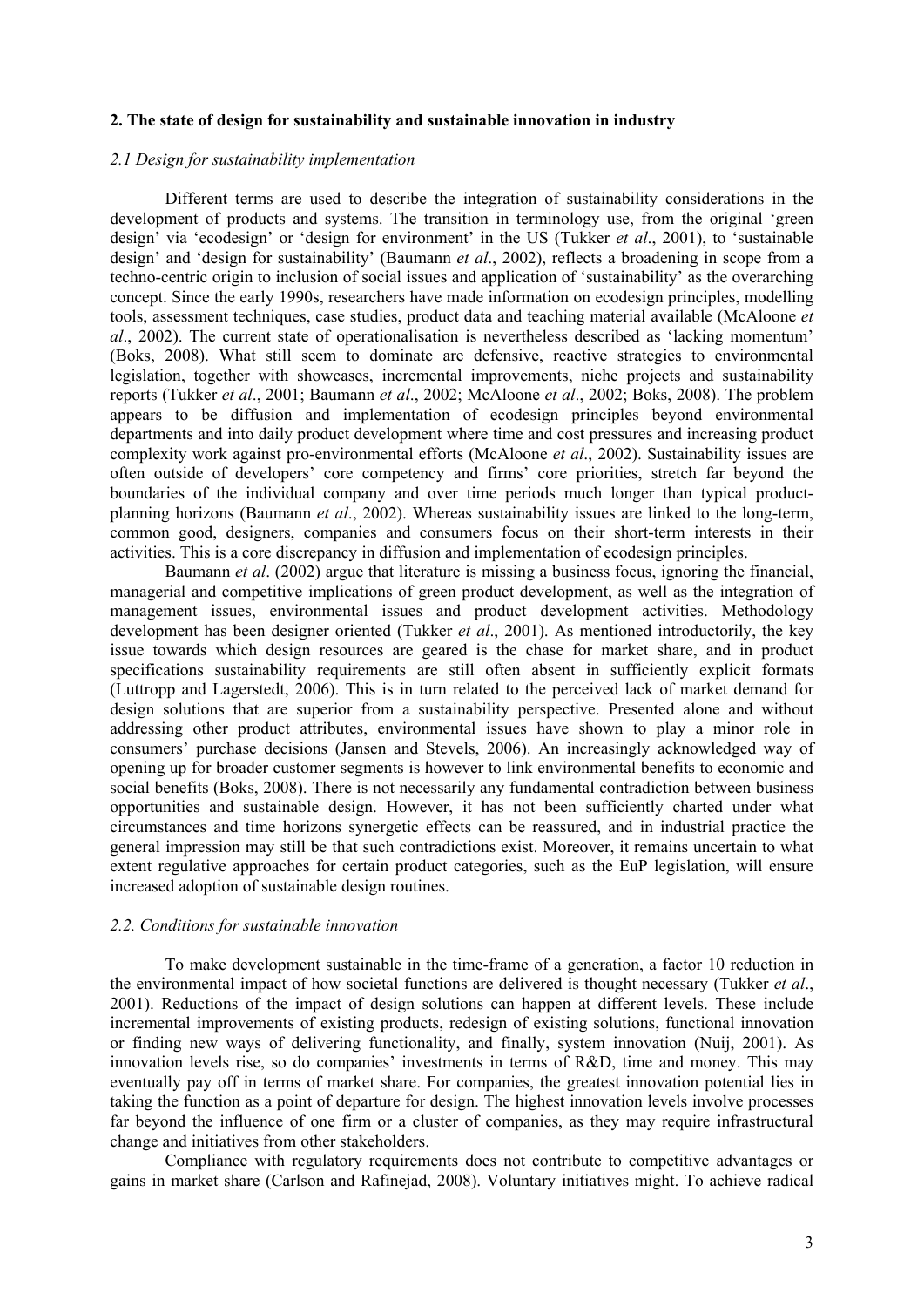environmental improvements and innovations, the early stages of innovation processes and product portfolio management – the process of evaluating, selecting and prioritising new projects and comparing them with existing ones, are recognised as critical (Bhamra, 2004; Ölund and Ritzén, 2004). These processes are however reported to lack tools that can facilitate integration of environmental considerations and support decision-making processes (Bhamra *et al*., 1999; Ölund and Ritzén, 2004). Additionally, such early decision-making often happens at a management level, leaving designers with little influential power.

Baumann *et al*. (2002) argue that researchers need to adopt a more systemic perspective and see the internal process of product development in relation to other processes within the company, as well as to processes of competition and cooperation with the economic actors in the product chain and to the formulation and implementation of governmental policy programmes. This further underlines the need for a broad perspective on the actors and structures that influence the potential for technological modification of consumption practices.

#### **3. Introducing theoretical concepts from the social sciences**

Ingram *et al*. (2007) argue that design practice and education champion what in biological terms would be called a creationist approach, promoting designers' creativity as the major driving force in new product development. In practice however, the emphasis on keeping design processes informed by use and users rather suggests that things and practices become what they are in evolutionary-like processes of selection and variation. The previous section presented a more nuanced picture of designers' role, introducing some of the many factors and considerations that influence innovation processes. Despite being positioned at the interface between supply and demand, designers' influential power is limited. Designers, products and users do not operate in isolation. In this section, theoretical concepts from the social sciences are introduced. They are discussed in terms of their potential for improving the understanding of technological influence on consumption practices, in light of the complex systems and contexts in which designers, design and users function.

# *3.1 Agency*

For questions concerning influential power, the notion of agency is useful. Wilhite (2008) quotes Ortner (1999), who defines agency as 'the capability or power to be the source and originator of acts'. In the social sciences, the concept of agency has been central in many debates, one of them centred on whether nonhumans including technologies at all are agentive. This relates to the split between technology and behaviour touched upon in the introduction. Wilhite (2008) refers to two opposing theoretical positions that have dominated attempts to alter consumption practices. The first, represented by technology progressivism, sees technologies as completely agentive and efficient technologies as neutral silver bullets able to trigger leaps in development. The other camp is inhabited by 'behaviouralists', who basically replace technological determinism with social determinism and perceive users as completely agentive. Users domesticate technologies in ways not intended or foreseen by designers, and technologies' success or failure is determined by the outcome or 'closure' of social processes where users give them meaning (Jelsma, 2006a). Thus, to have individuals consume more sustainably, one must target their values, attitudes and intentions (Wilhite, 2008). While the first view disregards the influence of social relations upon technologies, the second underestimates the influence of technologies upon social relations. As opposed to such one-sidedness, and in line with thinking in the philosophy of science, contemporary STS scholars have come to the conclusion that 'it is mistaken to think of technology and society as separate spheres influencing each other: technology and society are mutually constitutive' (MacKenzie and Wajcman, 1999, p. 23). As proposed by Wilhite (2008), it seems more fruitful to think of agency as distributed.

### *3.2 ANT and scripts*

A rather radical theoretic framework truly acknowledging nonhuman actors is actor-network theory (ANT), established by authors such as Latour, Law and Callon (Fallan, 2008). It rejects both technological determinism, social constructivism and the distinction between human and nonhuman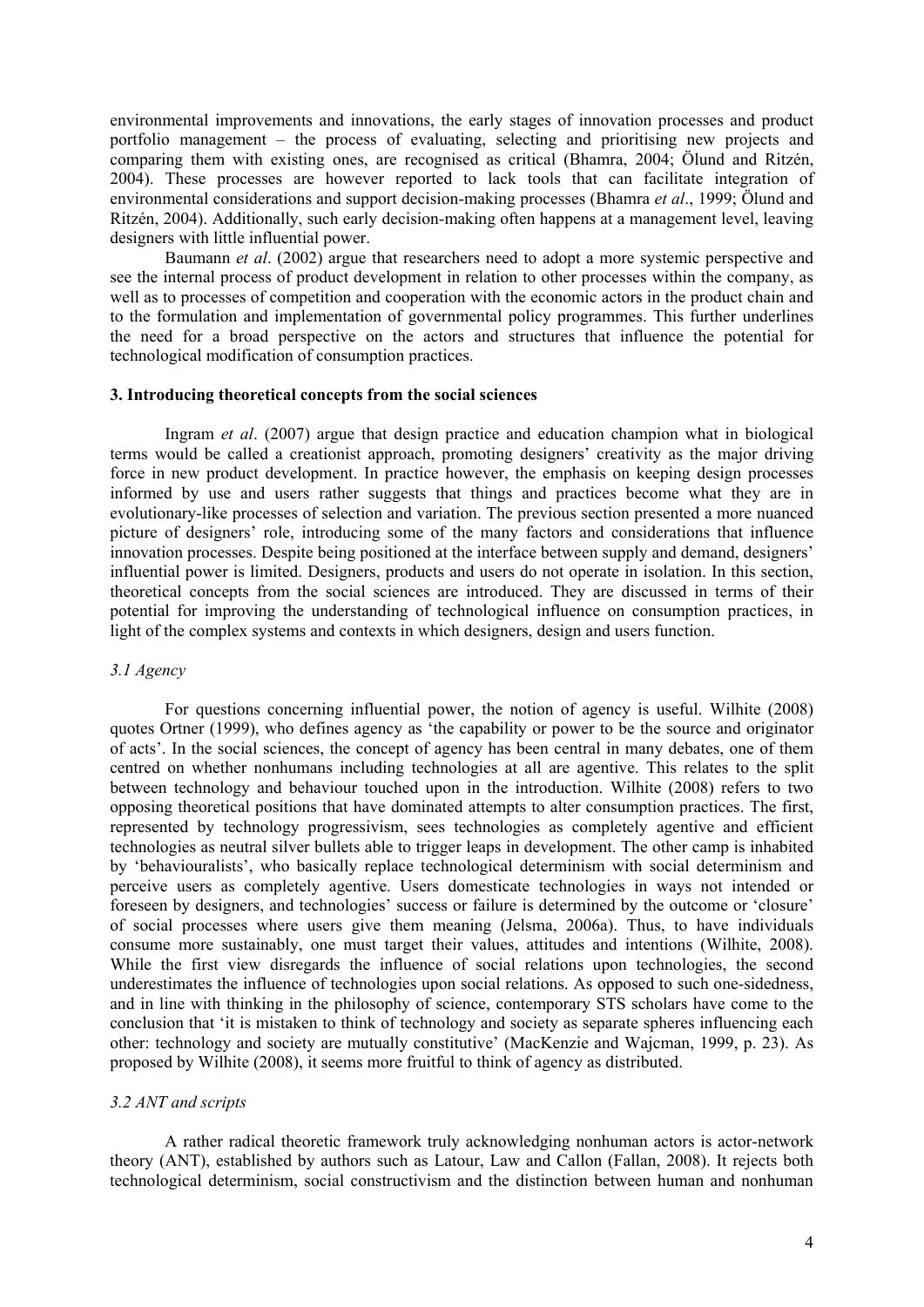actors (Law, 2000), and is rather concerned with socio-technology, which is seen as a dynamic coproduction that only makes sense in a relational perspective (Fallan, 2008). Actors, human and nonhuman, have different interests and agendas that are played out in negotiations. Networks are made up by relations, which should be understood as transformations and translations and not physical entities (Latour, 1999). When applying ANT, one should pay attention to the relations built and the actions taking place and not to the specific actors or networks per se. Things are not what they are, but what they have become in networks with other actors (Jelsma, 2006a). ANT may be fruitful for exploring the importance of nonhuman actors and interactions between people and things, but, as Fallan (2008) states, not discriminating between human and nonhumans can be a challenge, especially in empirical work.

The already mentioned script concept is based on actor-network theory (Geels, 2004), and implies that products and systems can be constructed to 'configure' users in certain ways. In design, the idea of strategically using physical product properties or constraints and affordances to have a user operate the product in desired ways is by no means controversial. On the contrary, design disciplines such as interaction design have long traditions for deliberately configuring interfaces between humans and nonhumans (Ingram *et al*., 2007). Tasks may for example be laid out in a sequential manner to increase the ease of use of applications. However, literature on socio-technical scripting goes deeper. Script theory sees technologies as able to influence consumers' behaviour by permitting certain and preventing other actions, but simultaneously, humans are capable of both resisting and complying with the inscriptions. The script concept does not only pay attention to the psychological and physiological factors involved in users' responses, but also contextual, practical and semiotic factors. Normally, multiple socio-technical scripts are embedded. Then, technologies afford several uses, meanings and practices. For example, a TV may be used for watching television shows, as a digital radio, a digital picture frame, a computer monitor or even a heater. It may be seen as a stylish interior element, strengthen the sense of national identity through satellite-connection to life in a country left long ago, trigger fights over what to watch, or be a means for gathering the whole family on a Friday night. Thus, both human and nonhuman actors participate in defining what technologies are and can be used for (Jelsma, 2006a). Agency is seen as an outcome of the relation and interaction between artefacts and humans; as distributed in and emergent from the technology-behaviour relationship (Shove *et al*., 2007). Jelsma (1999; 2006b) introduces four groups of properties for describing scripts. They may also serve as dimensions for designers' decision-making.

- 'Force' refers to the prescriptive force or the extent to which scripts are open or closed. Closing scripts means preventing unwanted use or strengthening stimuli for desired use. However, even closed scripts are open to resistance (Ingram *et al*., 2007). For example, where automatic systems for lighting are installed, people may cover up movement sensors to be in charge themselves. Scripts may also be invisible, meaning that users do not notice how they are configured. Solutions optimising consumer products' energy efficiency are in practice invisible or black-boxed. TVs may dim the backlight in darker scenes, or use built-in light sensors to adjust brightness settings according to surrounding light conditions.
- 'Scale' refers to the level of complexity or breadth in scope of designs; whether scripts are concerned with individual artefacts like washing machines, chains of devices delivering a function such as clean clothes, or whole regimes, such as the dwelling.
- 'Direction' concerns 'to where' behaviour is steered, and depends on how and where so-called gradients of resistance for behaviour are created in the socio-technical landscape. These guide human behaviour, making some routes easy to follow and others harder. Going along with existing rules, beliefs, values and preferences requires less force from scripts. Socio-technical landscapes do however look different for different actor groups and across cultures. People who have grown up with computers may not see them as obstacles, but for older generations the increasing dependency on computers in daily life may be stressful.
- 'Distribution' refers to the distribution of tasks, responsibilities and power between humans and nonhumans. When artefacts fully control a function, it is called delegation or automation.

While useful for theoretically capturing the dynamics between designer, design solution and user, the script concept cannot be used to establish general predictions about responses to 'design for behavioural change' or to optimise systems' reliability. While seemingly omitting the socio-technical context of designers – the business context they operate within, scripts do not make sense when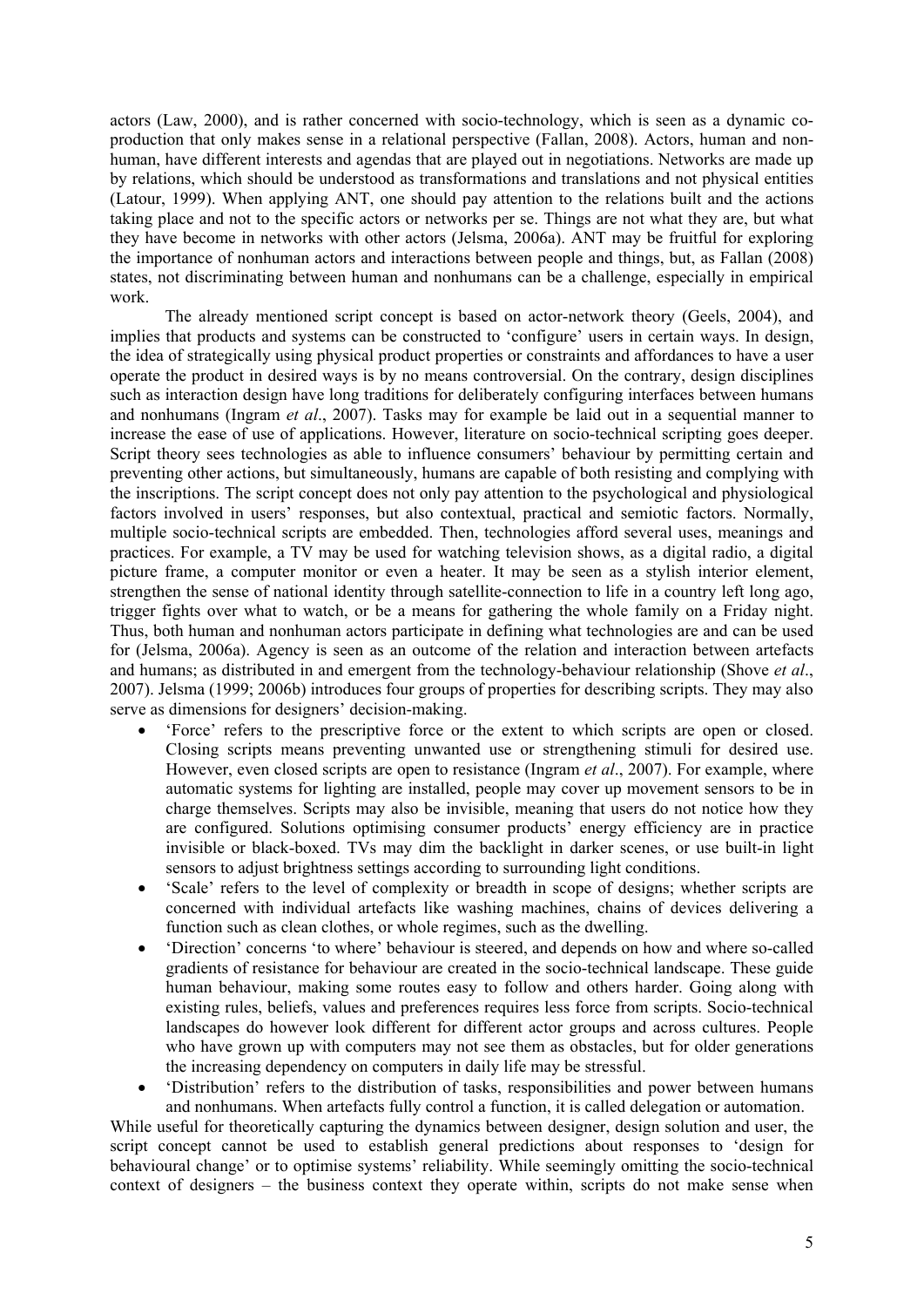detached from the socio-cultural context into which they enter. The concept seems to have untapped potential as a means for discussing configuration of users in relation to their socio-cultural and sociotechnical context. It implies that for scripts to function as desired, designers need knowledge about the world into which the scripts will fit. The danger is that if such knowledge is deduced and not empirically explored, solutions may end up not working, as the many failed control systems for heating and lighting.

## *3.3 Practice*

New products are incorporated into existing regimes and lifestyles, and can be said to bear with them potential for certain consumption practices (Ingram *et al*., 2007). Reckwitz (2002, p. 249) defines a practice as 'a routinized type of behaviour which consists of several elements, interconnected to one other: forms of bodily activities, forms of mental activities, 'things' and their use, a background knowledge in the form of understanding, know-how, states of emotion and motivational knowledge'. Shove *et al*. (2007) argue that individuals actively configure and integrate complex assemblies of material objects into configurations that consist of both material and symbolic components and competencies. From a practice perspective, design solutions and resources are not important in their own right, but with respect to the practices they make possible and the ways in which they are used to accomplish what are believed to be normal ways of life (Ingram *et al*., 2007). Not just artefacts, but also individuals are seen as bearing with them potential for practices, and the different habitual procedures, competencies, understandings and desires are perceived as attributes of practices that humans participate in and nonhumans partly shape, and not as qualities of either human or nonhuman actors. The practice of cooking cannot be reduced to an oven, a kettle or a cook. Ingram *et al*. (2007) argue that due to this interrelatedness and processes where artefacts and practices co-evolve, the *practice* should be the centre of attention, and not artefacts or individuals. This implies seeing the effect production has on consumption as mediated by practices; paying less attention to individual choices and more to how modes of acceptable everyday life behaviour are developed collectively (Warde, 2005).

Viewing consumption from a practice-oriented perspective means highlighting the mutual dependency and effects within complexes of components, opening up questions about what parts of practices artefacts carry knowledge about and potentials for, and how to discourage unsustainable global outcomes. It is imaginable that by placing a practice or activity – what is actually done, rather than single products, at the centre of attention for product and system development, one could open up for larger sustainability improvements. A deeper and more holistic understanding of consumption practices and the actors and structures influencing them might inform development of new solutions emphasising strategic guidance of practice development. This relates to what has been the focus of the field of product service system (PSS) research. Such approaches do however conflict with existing manufacturing regimes, and are likely to require co-production of design solutions in partnerships with other manufacturers and stakeholders. A problem with practice-, product- and user-oriented approaches may be the danger of losing sight of and connection to challenges present in the technology development context, for example related to resources and lock-in to existing tools and manufacturing lines. An opportunity for systematically including the design and business context in the analysis is to conceptualise the co-evolution of technology and society as socio-technical systems (Geels, 2004).

# *3.4 Socio-technical systems and multi-level perspectives on socio-technological change*

To connect the socio-technical contexts of design and consumption, the concept of sociotechnical systems is introduced. It has much in common with ANT and scripts. Geels (2004) defines socio-technical systems as the linkages between elements necessary to fulfil societal functions, and splits them into the sub-functions 'production', 'diffusion' and 'use'. These sub-functions consist of the elements or resources necessary to fulfil them, such as artefacts, knowledge, capital, labour and cultural meaning. In contrast to common practice in STS, Geels (2004) analytically distinguishes between three interrelated dimensions: socio-technical system, actors, and institutions and rules. The socio-technical system works as an outcome of activities of human actors embedded in social groups.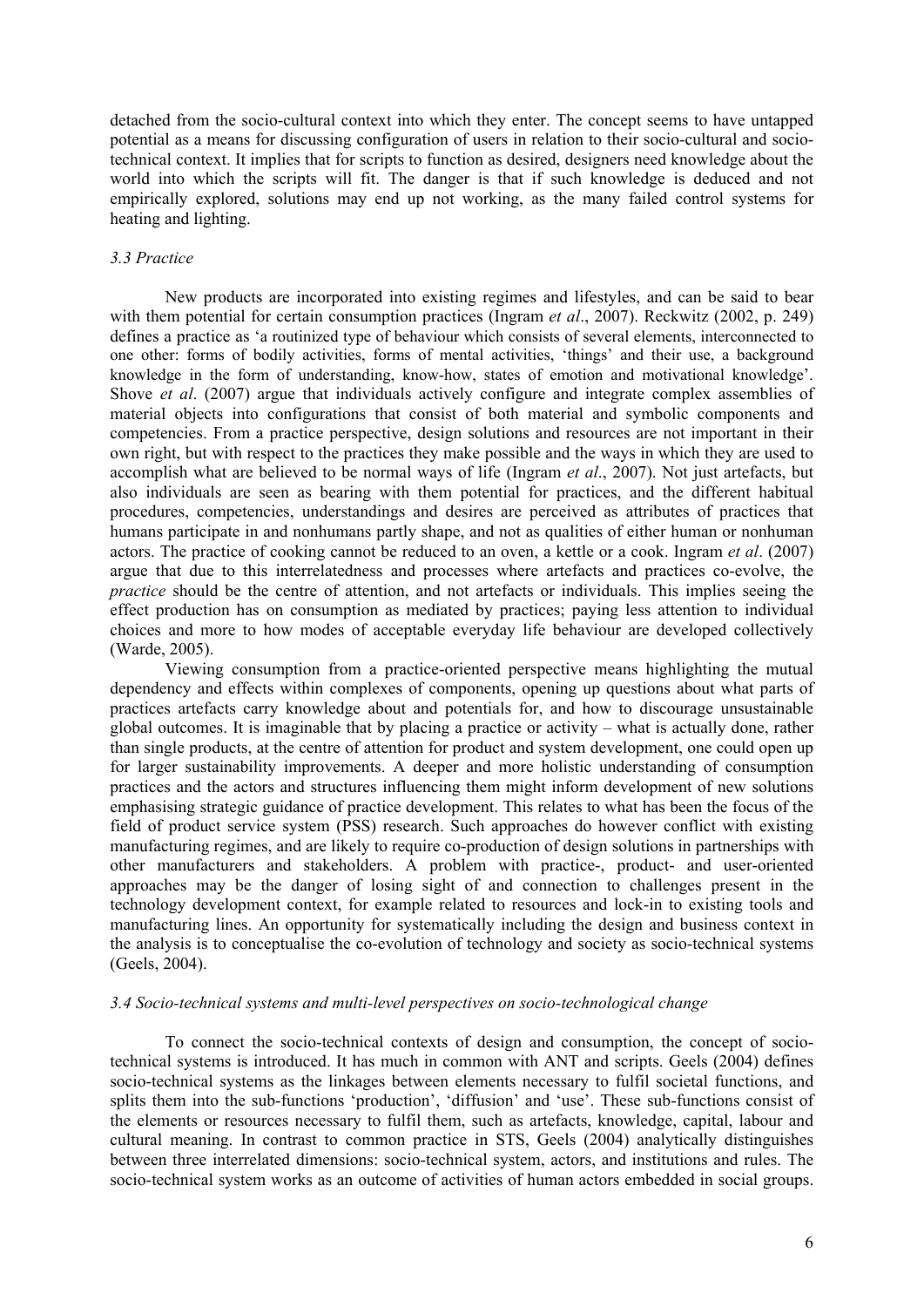The groups have relative autonomy and are internally coordinated, sharing characteristics like roles, responsibilities, norms and perceptions. They interact with each other, forming mutually dependent networks. Their perceptions and activities are guided and coordinated by institutions and rules. The three groups of rules are regulative rules – the explicit, formal ones such as regulations, standards and laws; normative rules, which include values, norms and role expectations; and cognitive rules, such as shared belief systems, expectations and guiding principles. Rules are linked in private or collectively shared rule systems, and are carried and reproduced in actors' activities. As in the script concept, rules are also embedded in artefacts. For economic and material reasons, technologies can be harder to change than other rules, and they can make social relations more durable. As argued in actor-network theory, the socio-technical system with its material properties forms an enabling and constraining context for action. Changes in the socio-technical system arise as effects of actors' moves. For example, improvements in existing or introduction of new technologies may lead to changes in behaviour and the introduction of new governmental regulations.

Further, Rip and Kemp's (1998) model of socio-technical change can explain what happens when new technologies are introduced and how technology and society co-evolve. The multi-level model consists of three levels – micro, meso and macro. The micro level is the niche level. The meso level layer is the level of technological regimes. A regime is the 'rule-set or grammar embedded in a complex of engineering practices, production process technologies, product characteristics, skills and procedures, ways of handling relevant artefacts and persons, ways of defining problems; all of them embedded in institutions and infrastructures' (Rip and Kemp, 1998, p. 338). Regimes are outcomes of earlier changes, structuring changes that follow and working as intermediaries between innovations as they are invented, developed and introduced, and the macro-level socio-technical landscape. The socio-technical landscape on the other hand, comprises the material environments including physical infrastructures and artefacts, shared cultural beliefs, symbols and values.

What usually is called technology diffusion is explained as a transformation process where new technological regimes grow out of the old. When new technologies are adopted, behaviours, organisations and society rearrange themselves in adopting and adapting to them. In these co-evolution processes both technology and the social context change (Rip and Kemp, 1998). Rip and Kemp (1998) argue that novelty evolves within existing regimes and socio-technical landscapes, starting at the micro-level of local practices. There, rules are not yet stable or clear, while they in regimes have become stable and have more structuring effects on the activities performed (Geels, 2004). What happens in the niches often targets problems in the regimes, and the goal is to come up with novelties that can be used in or even replace the regime. This is difficult as regimes are stable – institutionally, organisationally, economically and culturally. Socio-technical landscapes structure activities even more strongly than regimes. Eventually, novelties may however transform the socio-technical landscape (Rip and Kemp, 1998). What counts is adoption, not the introduction of technologies. Adoption and diffusion of a technology reduces uncertainties regarding its capabilities, performances and technical and social interdependencies, and leads to some degree of standardisation. From adoption and standardisation, irreversibility emerges, making the technology difficult to change and a structural factor in itself. Technology implementation, adoption, use and domestication create and maintain social and technical linkages that not easily can be undone.

The multi-level model suggests that it might be possible to steer long-term technological transitions. Strategic niche management (SNM) is one such approach, related to the notion of path dependency. 'Path dependencies refer to the interrelatedness of artifacts with other artifacts, infrastructures and routines' (Rip and Kemp, 1998, p. 354). New technologies have to change or undo existing linkages, and that meets resistance. When authorities or society desire a new technology, not only must it be constructed, but so must the transition path towards it. The idea in SNM is to develop innovations within protected niches while learning processes take place and an 'institutional embedding' or network is built to support it in the transition from niche to regime (Hommels *et al*., 2007). Governmental subsidies or strategic company investments can be used to protect radical innovations against market forces while improving their performance and thus possibilities for succeeding (Geels, 2004). Addressing the governance of socio-technical transitions, Smith *et al*. (2005) call for more attention to the contexts and conditions for regime transformation. They see regime change as a function of the shifting selection pressures regimes continuously are exposed to, and adaptation to these through coordination of resources available inside and outside of the regime.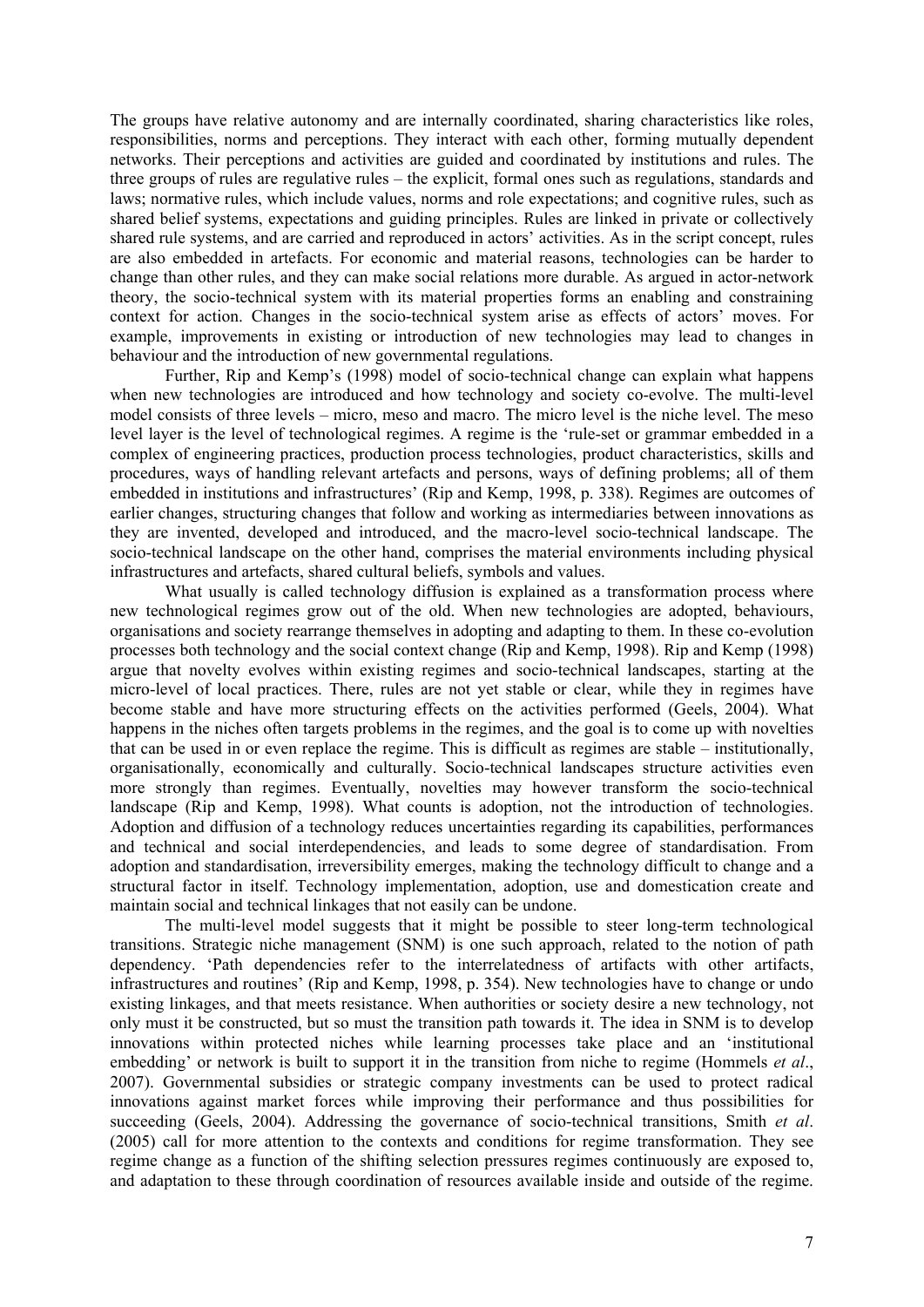Over time, the most adaptive regimes are expected to succeed, and the less adaptive to be included in them or substituted. As differences in transition contexts lead to variation in the form and direction of regime change, they propose to map context types according to two dimensions, the first measuring whether or not change is foreseen and actively coordinated by regime members or through overarching governance processes; the second the degree to which responses are based on resources available within the regime or dependent on capabilities only available on the outside. When transitions are based on internally available resources, changes are likely to be more incremental and structural relationships within the regime less likely to be overturned. Internal lack of resources or rigid actor and technology configurations make major structural change more likely. Bringing in the notion of agency, here denoting the ability to change the balance of selection pressures or adaptive capacity, it is emphasised that making changes requires the exercise of political, economic and institutional power through networks of actors and institutions. Agency relates to the relative notion of regime membership, which may be defined related to the degree to which actors participate in carrying out functions reproducing the regime. Thus, Smith *et al*. (2005) propose to see sustainable technology transitions as changes mediated by the resources, interests and expectations of institutionally embedded networks of actors.

## **4. The case of laundering**

Next, laundering is used to illustrate the role of technology in sustaining and transforming consumption practices, applying the introduced theoretical frameworks and further exploring their adequacy. Laundering is chosen as an example due to the significance of the interaction between humans, products and systems in determining its overall sustainability impact. 'Doing the laundry' is a necessity, and it is a source of energy, water and detergent consumption. Several products and systems are involved, and while the energy throughput of key technologies may be optimised, the activity is subject to socio-technical and socio-cultural lifestyle- and behaviour-related influences. It is and has been carried out in different ways and for different reasons. Through the use of this example, the intention is to explore and clarify what potential the introduced theoretical frameworks represent for understanding such mechanisms, and for bringing in new perspectives on how to design for sustainable consumption.

### *4.1 The practice of laundering*

For the activity of laundering, collective conventions and expectations related to overarching concepts such as cleanliness and convenience are relevant, and a range of material and symbolic components are involved. This provides the rationale for taking a practice-oriented look at how laundering-related habits and conventions develop, attending to the collective construction and transformation of conventions. At the same time, the notions of scripts, configuration and appropriation are relevant.

Practices have a history – a trajectory or path of development (Warde, 2005). Laundering habits have changed considerably over the last century (Shove, 2003b). While there is no obvious yardstick for measuring the development of laundering-related standards, Shove proposes to think of it as a service shaped and given meaning by a complex consisting of ingredients related to questions like why it is done, what is washed, what washing involves, and when it is done. In  $16<sup>th</sup>$  century France, changing clothes was seen as a way of refreshing and washing the body (Shove, 2003b). Today, laundering is perceived as almost the opposite; as taking care of clothes that have been in touch with the body. Washing clothes is not just about getting rid of bacteria, dirt and sweat; it is increasingly about recovering smell, texture and freshness. 'What is washed' is related to the number of garments in the wardrobe, the types of fabrics they are made of and how they are treated, reflecting developments in textiles and fashion. For example, the introduction of mass-produced cotton made washing easier, even without a machine, while the introduction of synthetic fabrics like nylon in similar ways further expanded the stocks of machine-washable garments. In 2007, 90 % of Norwegian households owned a washing machine and 45 % a tumble dryer or drying cupboard (Statistics Norway). Laundry-appliances have had a central role in reshaping collective conventions. What it means 'to do the laundry' is intimately related to what is inscribed into appliances in terms of options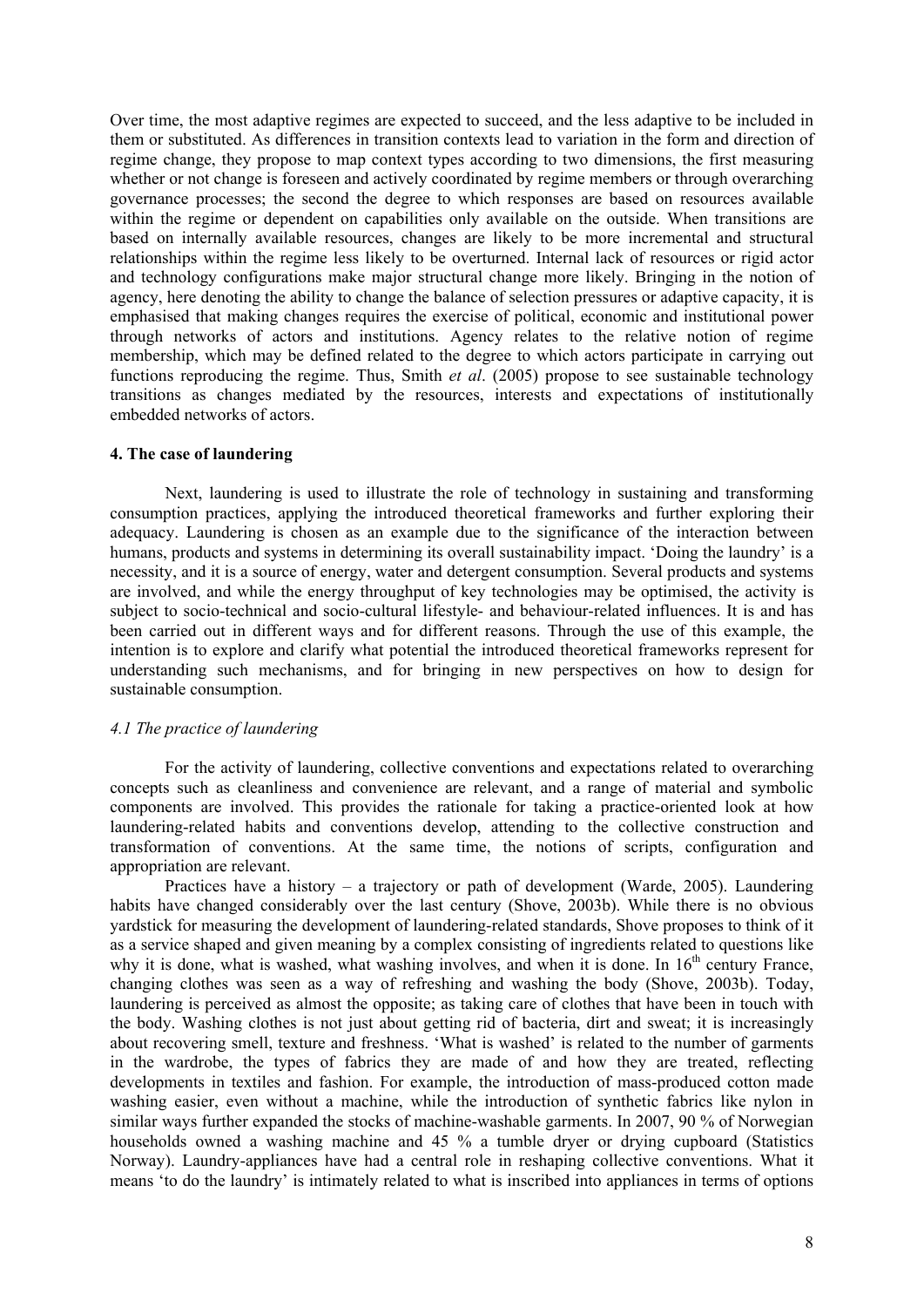and classification of programmes (Shove, 2003b). There is however no one-to-one relationship between appliance design and developments in skills and decision-making in terms of when and why laundering is done. Water temperatures have dropped, for example due to more efficient detergents, but the frequency of laundering has increased. Energy efficiency improvements are offset by increased use and the tendency to wash smaller amounts of garments more often. When it is 'necessary' to wash now generally relates to the goal of having socially suitable items to wear, not to the fear of 'running out'. In  $18<sup>th</sup>$  century Germany, the amount of clothing owned was an index of social standing (Shove, 2003b). Infrequent laundering cycles would in that sense imply having a comprehensive wardrobe, and reflect a high position in the social hierarchy. In structuring routine and practice, Shove sees the personal sense of obligation as a powerful force. Laundering may even be considered a form of work (Shove, 2003a). While the tools and their use may have some significance for status and identityconstruction, washing machines, tumble dryers and irons are utility and not lifestyle products. Style and matching is not as relevant when choosing a washing machine as when picking a sofa, and washing machines are not as likely to be replaced for psychological reasons as cell phones. For facilitation of more sustainable use patterns, this means that strategies for optimising the sustainability performance over products' lifetime are more important than extending their psychological lifetime. Replacement may even be justified when more energy efficient alternatives are available.

Shove (2003a) argues that the constant redefinitions of service and what it means to do the laundry emerge as a consequence of practices, technologies and conventions, and, that for the overall sustainability impact, key technologies' resource efficiency matters less than the service concepts they sustain (Shove, 2003c). Since no fixed measures for cleanliness and convenience exist, it is possible that future concepts will be less environmentally demanding. Given this, the challenge becomes to shift focus from developing efficient technologies, to designing for practices that in sum are more sustainable. A perspective missing from Shove's account is however that laundering practices are embedded in and linked to clusters of other practices, such as time management and the organisation of working life. Wilhite (2008) argues that changes in other practices in the social-cultural context may activate potential that is latent in technologies involved in a consumption activity. To illustrate, he explains that when refrigerators were introduced to South India in the 1960s, interest was low. Food refrigeration conflicted with local ideology and health traditions, and the refrigerators adopted were bought to save space. With time, and with the breakdown of joint family households and women increasingly entering into working life, young families' use patterns changed and refrigerators and freezers were eventually used to store food prepared in bulk. Socio-cultural changes may have activated the potential refrigerators have for saving time spent on cooking. Wilhite (2008) explains this as the socio-cultural context acting together with the potentials embedded in the technology and constituting a distributed agency for changes in consumption practices. When it comes to the opportunities for positively influencing laundering practices through design, this illustrates the need for a deep understanding of users' socio-cultural context, and the mechanisms that influence what notions such as comfort and convenience actually means to people. It is imaginable that similar dynamics can determine whether or not potentials intentionally embedded in laundering-related equipment are activated and thus affect the resulting sustainability impact. The total sustainability gains from large-scale laundering services providing users with the benefit of having clean clothes delivered at their door will be offset if this service, for time-saving and convenience reasons, only comes in addition to individually owned appliances used to wash the most urgently needed garments. Going back to the script concept from section 3.2, this is about 'direction'; gradients of resistance in the socio-technical landscape and how going along with rules, beliefs, values and preferences requires less force. It also opens up questions about where to draw system boundaries, as rebound effects may occur and savings from one area may shift to another.

Bringing in these considerations and departing from what Shove (2003a) distinguishes as the interdependent dimensions of the laundering practice, Table 1 aims to provide an overview of the factors influencing it. Related to each dimension, it lists what influences and configures user behaviour, and how consumers' in turn may domesticate or appropriate the different aspects. The areas most relevant for design intervention are shaded. The table is not intended to be exhaustive, but to provide an overview of the many components influencing the development of practices and their sustainability consequences, thus giving an impression of what the context for technological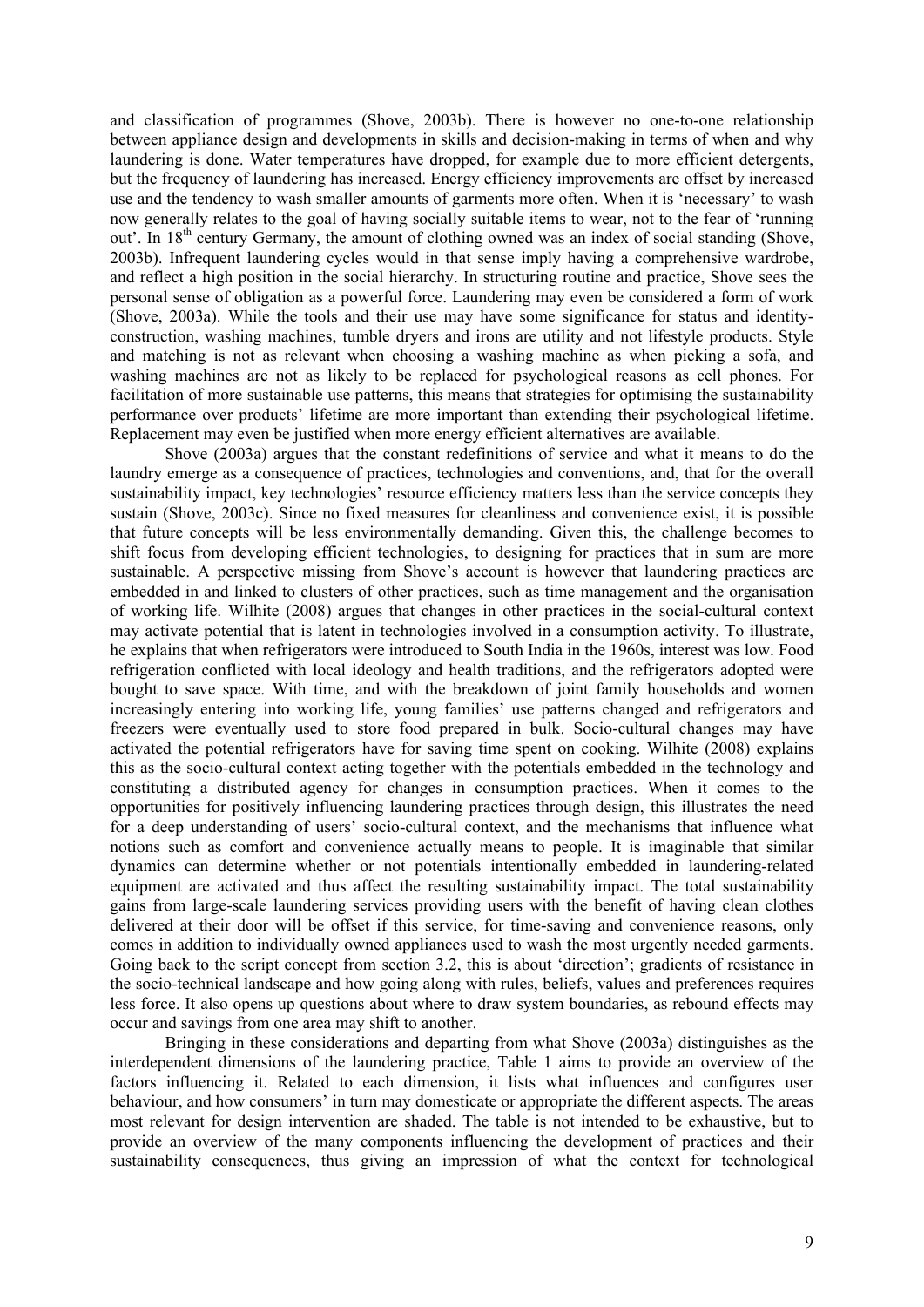interventions is. It does however not say anything about the relative distribution of power or influence on transformations.

| Dimensions of the laundering<br>practice (Shove, 2003a) | <b>Material and symbolic aspects</b><br>configuring users and<br>influencing practices                                                                                                                                                                                                                                                                                                                                                                                                                                                                                                                                                      | Users' domestication and<br>appropriation                                                                                                                                                                                                                                                                                                                                                                                                                                                                                                                                                                                                                                  |
|---------------------------------------------------------|---------------------------------------------------------------------------------------------------------------------------------------------------------------------------------------------------------------------------------------------------------------------------------------------------------------------------------------------------------------------------------------------------------------------------------------------------------------------------------------------------------------------------------------------------------------------------------------------------------------------------------------------|----------------------------------------------------------------------------------------------------------------------------------------------------------------------------------------------------------------------------------------------------------------------------------------------------------------------------------------------------------------------------------------------------------------------------------------------------------------------------------------------------------------------------------------------------------------------------------------------------------------------------------------------------------------------------|
| Why launder?                                            | - Social, moral and medical norms (e.g.<br>remove bacteria, dust mites, dirt,<br>sweat)                                                                                                                                                                                                                                                                                                                                                                                                                                                                                                                                                     | - Habits are developed within socially<br>accepted limits (e.g. remove smell, dirt,<br>stains, restore texture and freshness)<br>- Preferences (e.g. style, feel, image,<br>social decency)                                                                                                                                                                                                                                                                                                                                                                                                                                                                                |
| What is there to launder?                               | - Social, cultural and medical norms<br>- Fashion<br>- Types of textiles, fabrics (wool, silk,<br>linen, cotton, synthetic materials etc.)<br>- Fabric labelling<br>- Climate (both outside and indoors)                                                                                                                                                                                                                                                                                                                                                                                                                                    | - Habits (e.g. sorting garments by<br>colour)<br>- Stocks of fabrics (e.g. number of<br>garments, what is used when)<br>- Way and period of use (e.g. how<br>dirty/sweaty)                                                                                                                                                                                                                                                                                                                                                                                                                                                                                                 |
| When to launder?                                        | - Social, moral and medical norms (e.g.<br>not on Sundays)<br>- Regulations (e.g. community<br>association)<br>- Availability of technology or services                                                                                                                                                                                                                                                                                                                                                                                                                                                                                     | - Habits (e.g. organisation of daily life)<br>- Personal sense of obligation (e.g.<br>bedclothes 'should' be changed every<br>two weeks, perceptions about what<br>needs washing)                                                                                                                                                                                                                                                                                                                                                                                                                                                                                          |
| What are the tools of laundering?                       | - Social and cultural norms (e.g. cold<br>or hot wash)<br>- Characteristics of and access to<br>infrastructure, availability, quality and<br>cost of resources (water and energy)<br>- Energy and environmental labelling<br>systems (influence on purchase<br>decision, cost of ownership)<br>- Tests, reviews (performance)<br>- Access to washing and drying<br>technology (individual ownership vs.<br>public/commercial systems)                                                                                                                                                                                                       | - Attitudes, values (e.g. whether or not<br>environmental labelling influences<br>purchase decision)<br>- Habits (e.g. detergent brand)<br>- Beliefs, perceptions (e.g. wool should<br>be hand-washed, tumble drying wears<br>out textiles)<br>- Resources (e.g. money, availability of<br>time)<br>- Preferences                                                                                                                                                                                                                                                                                                                                                          |
| How is laundering done?                                 | - Social, moral and cultural norms<br>- Information campaigns<br>- Design and marketing of washing<br>machines, tumble dryers, drying<br>cupboards, irons: ads, instruction<br>manuals, awards, labels, design and<br>functionality (e.g. feedback on<br>behaviour, energy-saving options,<br>persuasive dialogues, physical steering,<br>clever design, aesthetics), lock-in<br>- Access to and cost of resources<br>(water and energy)<br>- Design and marketing of detergents,<br>rinse aids, conditioners, dyes, bleach<br>- Fabric labelling<br>- Physical environment: space for<br>drying on racks/clothes lines)<br>- Local climate | - Attitudes, values (e.g. whether or not<br>to fully load the washing machine and<br>use eco-programmes)<br>- Habits (using tools for different<br>purposes and in different ways)<br>- Frequency of use<br>- Who does the laundering<br>- Preferences (comfort, convenience,<br>e.g. refreshing clothes in the tumble<br>dryer daily to improve scent and<br>remove wrinkles, preferring the 'fresh<br>feel' clothes lines-drying gives over<br>tumble drying)<br>- Beliefs and perceptions (about<br>efficiency, performance, cultural and<br>symbolic significance, e.g. high<br>temperatures kill germs)<br>- Competencies (e.g. interpretation of<br>functionalities) |

*Table 1: The practice of laundering, based on Shove's (2003a) five questions concerning its dimensions* 

# *4.2 Laundering as a socio-technical system*

The previous section addressed the co-evolution of everyday laundering practices, technologies and conventions. Influences on the laundering system are however not limited to the consumption context and what happens in households. They relate to both design and use – supply and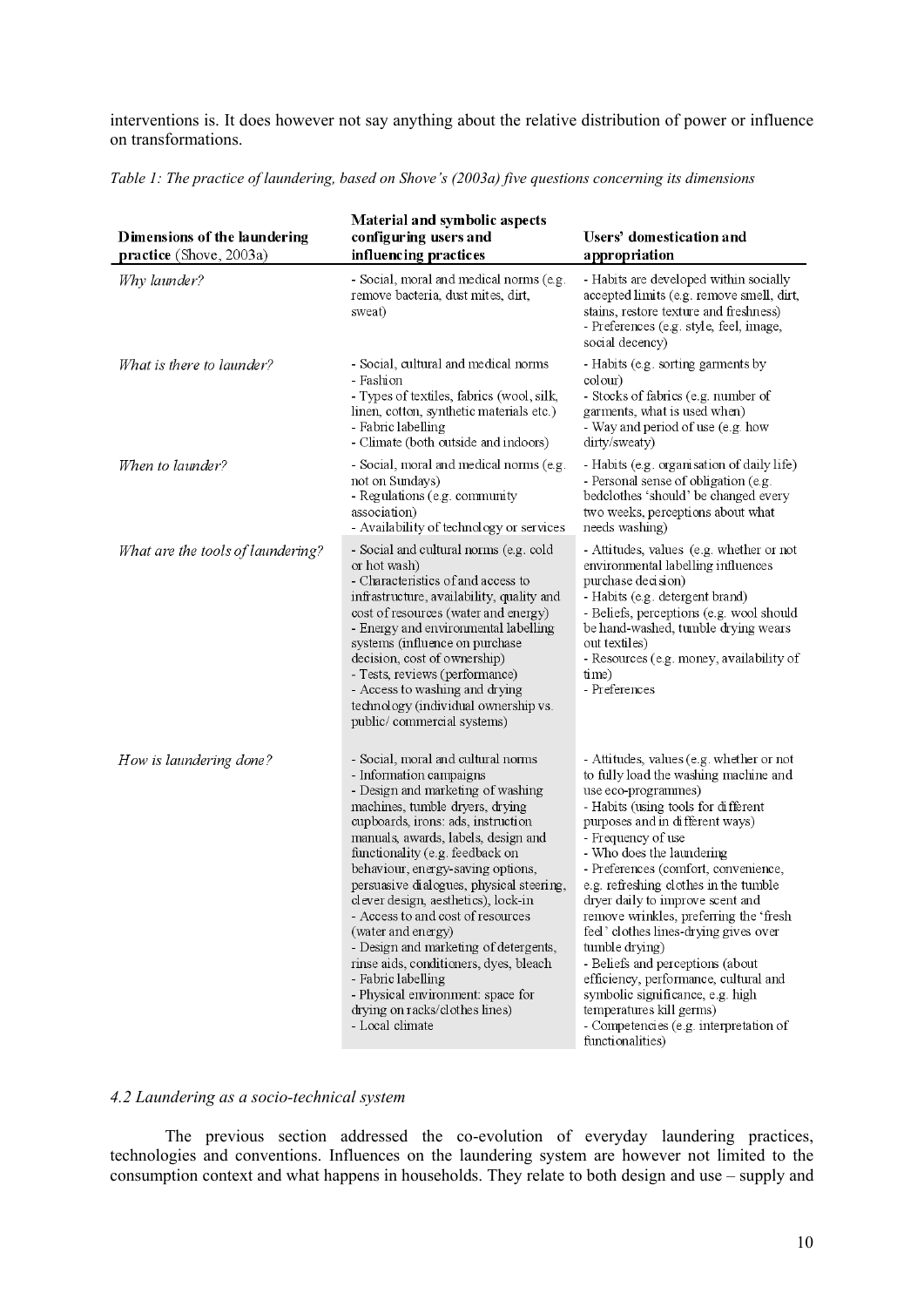demand, and the feedback loops between them. For example, the interactions, competitions and cooperation taking place in the sector of companies developing new tools and technologies, are strongly connected to the resulting conceptions citizens have about laundering. To reconnect contexts and elements and enable further studies of actors and their relations, the laundering system is conceptualised as a socio-technical system, drawing on (Geels, 2004).

Socio-technical systems form contexts for action and are maintained and changed by the activities taking place in them (Geels, 2004). While the laundering system is not a system built deliberately like the electricity or sewage system, Shove (2003a) argues that its components are critical to the operation of the totality and what is taken to be normal practice. As she sees it, the actors involved – be they policy-makers, manufacturers or users, deploy their resources in fixing what they identify as problems, opening up for further development, but not necessarily pulling in the same direction. For example, policy-makers may introduce mandatory requirements and labelling systems for energy consumption levels. While complying with these, appliance manufacturers may offset gains by encouraging even more energy-intensive habits in their attempts to satisfy users' perceived desire for convenience, for example by devising tumble dryer programmes for daily refreshing of shirts and removing of wrinkles, eliminating the hassle of ironing. Actions taken and moves made on different fronts have implications for the other actors. Geels (2004) describes this as strategic games of making moves within rules and regimes. Games are played inside and between groups; among consumers, between manufacturers, between industrial actors and authorities. Different actor groups have their own perceptions, preferences, aims, strategies and resources, and act and interact to achieve their goals and strengthen their positions. Manufacturers may aim to tackle sustainability demands by investing in incremental product improvements and using the environmental benefits of replacing old appliances with more energy-efficient ones as a key argument when addressing consumers and policy-makers. In companies, what Shove calls 'problem-fixing' happens for example through R&D. Companies search for new solutions in response to existing or expected regulations, or in the chase for market share and niches. Detergent manufacturers may work on how to make liquid detergents give tumble-dried textiles the smell of clothes dried outside in the fresh breeze, washing machine manufacturers on further reducing their products' resource consumption, and textile manufacturers on developing materials that are solid enough to tolerate frequent washing cycles. Having supply-side actors operate consistently by focusing energy policy unilaterally on energy efficiency seems impossible. Figure 1 visualises the actor groups participating in the socio-technical laundering system; the social infrastructure involved in manufacturing, distribution and use.



*Figure 1: Actor groups reproducing the socio-technical laundering system, extension of (Geels, 2004)*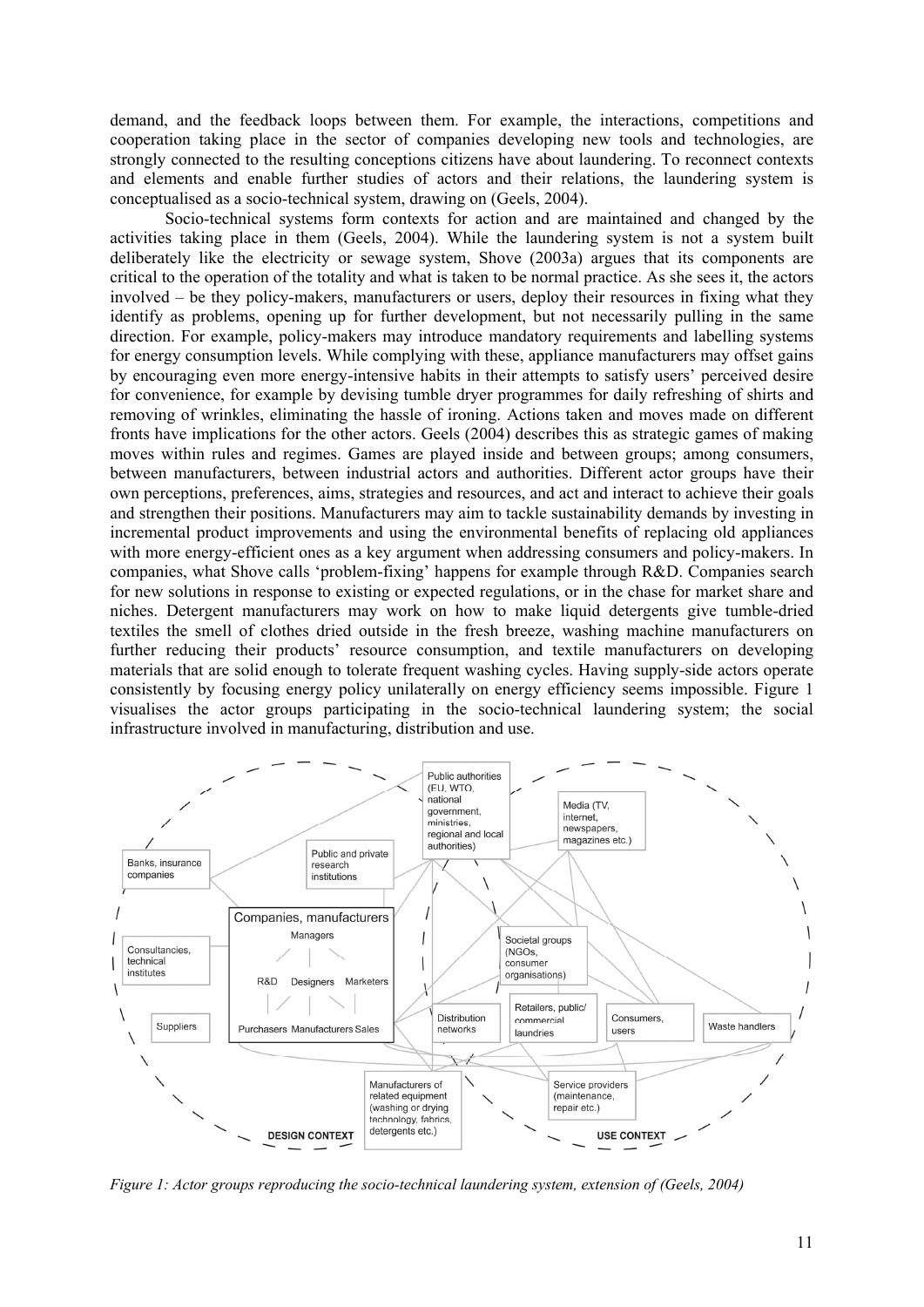Groups have different characteristics, but are interdependent as they interact with each other, align their activities to other groups' activities and form mutually dependent networks (Geels, 2004). Relationships between groups shift over time, and new groups emerge. The agentive power is not equally distributed. What resources actor groups have access to varies, as do their opportunities for realising their interests and changing rules. Negotiations, conflicts and power struggles do take place. Manufacturers of tools like textiles, detergents and appliances have key roles in defining what cleaning implies; what is cleaned and how it is done, with the washing machine being particularly significant. Figure 2 visualises elements involved in the socio-technical laundering system, connected to the sub-functions design, distribution and use.



*Figure 2: The sub-functions and elements of the socio-technical laundering system* 

The relations between sub-functions and resources (figure 2) and actor groups (figure 1) are dynamic, and outcomes of historical processes of differentiation and specialisation (Geels, 2004). What continuously emerges as definitions of service is a consequence of efforts, practices, innovations and solutions made by multiple actors, driven by their own motivations and strategies, based on the resources they possess. What happens in the conglomerate of sub-systems thus structures the resulting practice and determines the sustainability impact of it.

## *4.3 Opportunities for technological change*

To understand how technological innovation can trigger changes in the way laundering services are understood and delivered, the multi-level perspective on socio-technological change may be useful. A multi-level perspective can make it easier to identify challenges and opportunities for design-led interventions, as well as the broader sets of conditions that need to be in place for initiatives to succeed.

Socio-technical systems are difficult to change as the rules and regimes constituting the previously mentioned strategic game maintain their stability (Geels, 2004). As described in section 3.4, actors operate with cognitive, normative and regulative rules guiding their perceptions and actions. For example, current guiding principles may prevent managers from considering use-related sustainability issues. Moreover, if companies expect that they can meet future sustainability-related regulations with business as usual, focusing exclusively on energy efficiency optimisation as the current regime favours, they will not invest in radical sustainable innovation. Further, the interdependent networks actors and organisations are embedded in also contribute to stabilising the socio-technical system, forming some kind of trust-based capital (Geels, 2004). The characteristics of organisations themselves – their relationships with customers, suppliers and financial institutions, their culture, norms and ideology, further complicate major changes. Additionally, some actors may try to hinder innovations through market control or lobbyism. Central questions are how radical changes are needed, and whether barriers to change have to be removed or solutions developed to fit them. In both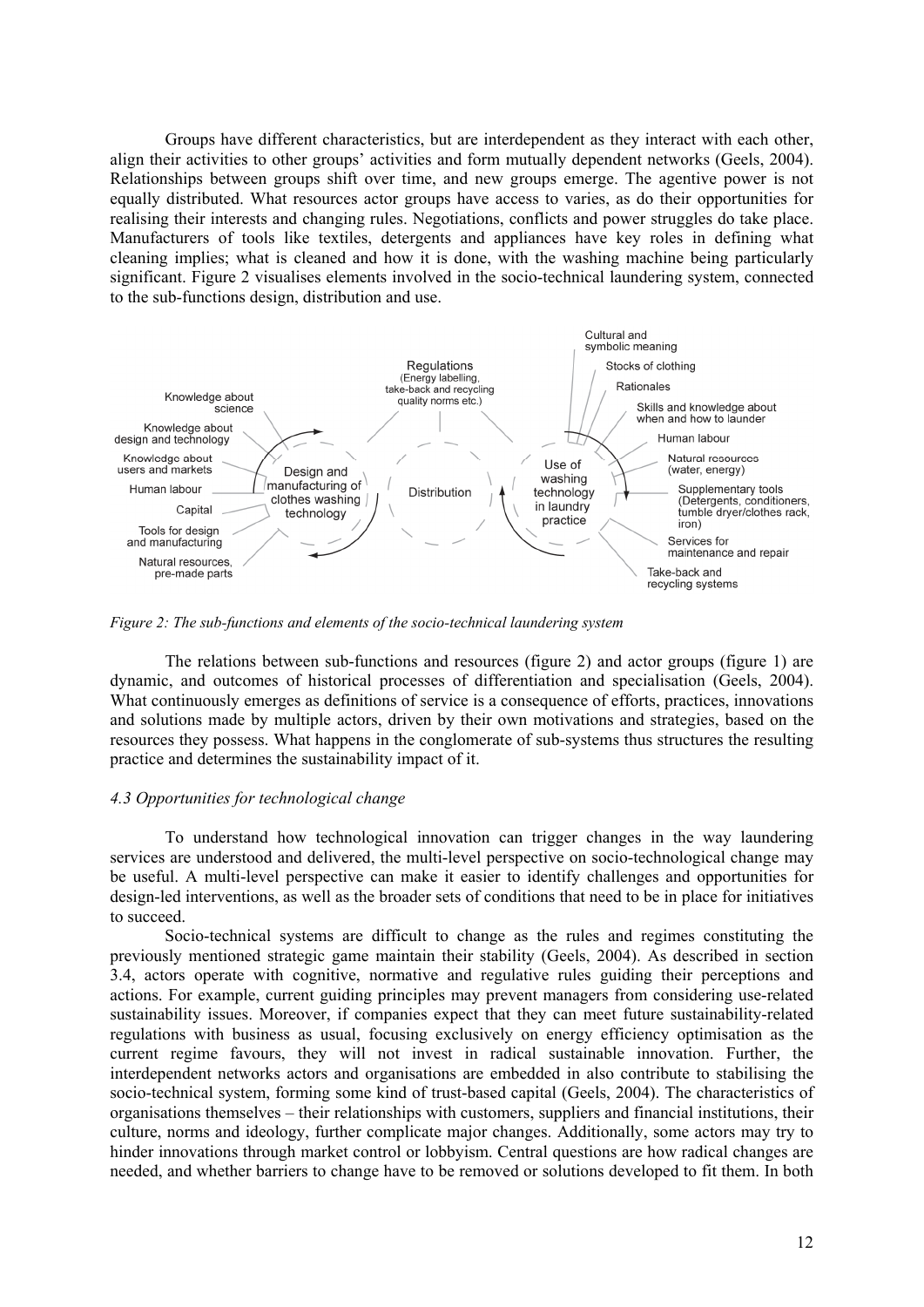design and use context, the 'hardness' of socio-technical systems created by material components are constraints against change. For example, companies' existing manufacturing facilities and the moulds and tools they have invested in count against going for radically different designs in the next generation of products and product lines. Similarly, in the use context, the compatibility between and the social integration of artefacts in people's lifestyles, as well as the infrastructures and supply chains built up around them hinder replacement. Textiles and detergents are developed for machine washing, and bathrooms and washrooms constructed so a regular-sized washing machine can fit in.

How then, can change happen? While Rip and Kemp (1998) argue that change starts at the micro level, the stability of socio-technical regimes leaves radical innovations few opportunities for leaving the niche condition (Geels, 2004). However, as this stability is a consequence of the actions and interactions between social groups and these not necessarily pull in the same direction, tensions and mismatches may arise. This may be reflected in the rules of socio-technical regimes, creating more space for flexibility and opening up for radical novelties. Tensions may arise for many reasons. Tension on the landscape level, for example caused by threats like climate change, may pressure the regime and cause internal restructuring, for example leading to policy changes. Further, if actor groups acknowledge the existence of internal technical problems, they may turn to R&D and investments in new technical directions. Pressure on the regime may also arise from negative externalities and effects on other systems, often only as they are picked up and pointed to by external actors such as NGOs, external scientists and other companies. For example, controversies concerning the use of nanomaterials in creation of smell-free textiles can arise as researchers and consumer groups express their concern about potential health implications. Also, when user preferences change and established technologies cannot meet them, tensions arise. Finally, strategic games between firms may open up the regime, for example as R&D-related competitions accelerate. The existence of tensions may enable radical innovations to break through in mass markets, entering competition with the existing system and eventually replacing it, with consequences for infrastructure, use practices and policies.

In the context of laundering, a radical shift could for example imply transition from individual appliance ownership to commercial service systems and, in the long run, dematerialisation of laundering practices. Jelsma and Knot (2002) describe the Clothing Care service, a concept based on integration of clothing and textile maintenance. The idea is to offer washing, drying, ironing and folding services, possibly together with dry cleaning, hand wash, fast service, dying, repair, remodelling, take-in and sales of second-hand clothes, and advice on wardrobe management and clothes shopping. The semi-industrial scale of it would give environmental benefits, while customer benefits like flexibility and convenience would be safeguarded by placing depots logically in terms of people's movements, and allowing for drop-off and pick-up of clothes at any time. Lockton *et al*. (2008) imagine augmented versions of existing practices, where washing machines would weigh the garments loaded into them, read information about their treatment from RFID tags and automatically detect the amount of soiling, composing optimal programmes without user intervention. While the conceptual ideas are many, most industrial R&D efforts are invested in incremental improvements (Geels, 2004). Both ideas would require company investments and strategic partnerships between industrial actors and other stakeholders, including thorough processes of consumer research and useror practice-centred development, to transform or compete with existing regimes. Nevertheless, if efforts are made to refine such innovative ideas, tensions and misalignments as those described above may eventually create openings for technologies carrying potentials for more sustainable practices.

### **5. Conclusion**

There are no silver bullets against unsustainable consumption. However, a first step towards more effective interventions would be to abandon the perceived split between behaviour and technology. Seeing behaviours in relation with the technologies enmeshed in everyday consumption practices implies a shift in focus from the attitudes, values and intentions of consumers and the energy throughput of technologies, to the actions and interactions taking place in the socio-technical landscape.

Design researchers investigating the opportunities for pushing consumers towards more sustainable practices through design have largely focused on designers' solution space in relation to individual products and single users. However, the dynamics at play in both design and use context,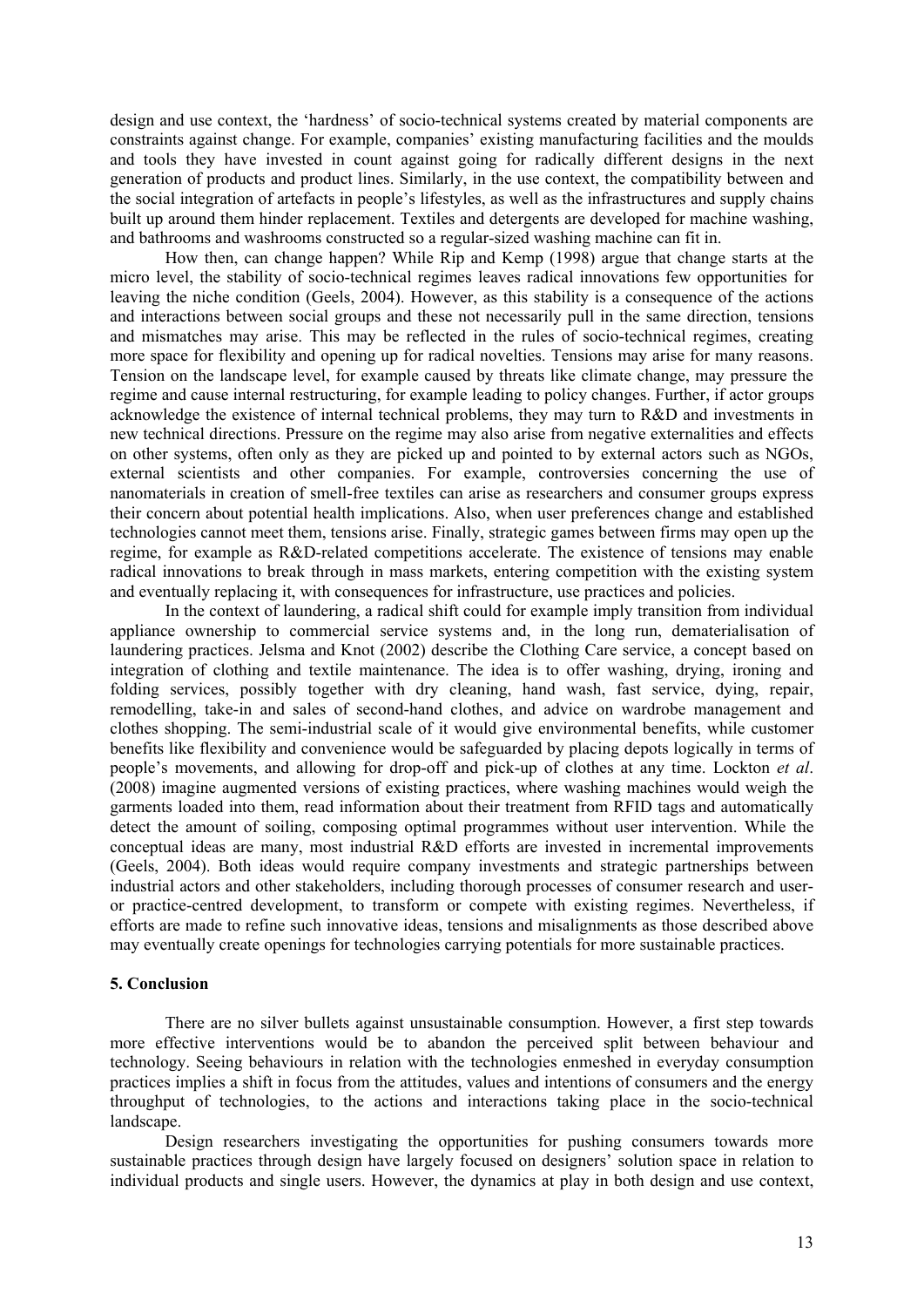reflected in the limited level of design for sustainability implementation in industry and the welldocumented, unpredictable ways in which consumers respond to action frameworks inscribed into products and systems by designers, point to the need for taking broader sets of dynamics into account. Here, it is argued that to understand under what conditions design interventions can contribute to making consumption more sustainable, it is necessary to look beyond the relations between designer, design solution and user, and take the broader dynamics in both design and use context into account.

Exploring ways of theoretically framing further investigation into these issues, theoretical concepts from the social sciences emphasising conceptualisation of socio-technical co-evolution have been introduced. A common denominator for the identified concepts is their ability to deal with complexity and their emphasis on sensitivity to the influences from human as well as nonhuman actors and the social-cultural characteristics of everyday life. The strengths and weaknesses of the various approaches in terms of their relevance and ability to improve design researchers' understanding of and support further research on the preconditions for design for sustainable consumption are drawn out in table 2.

As mentioned introductorily, ecodesign and design for sustainability literature has previously been criticised for its lack of business focus (Baumann *et al*., 2002). To fully understand how to make companies engage in facilitation of more sustainable consumption practices through design-led interventions, many issues remain to be addressed. At the same time however, the introduced social science concepts may provide design researchers with new and more nuanced perspectives on the role of companies, designers and design solutions in the evolution of consumption practices, and improve understanding of the conditions for successfully attending to the sustainability implications of use practices in an industrial setting.

For example, the concept of distributed agency is fundamental for discussing the distribution of influential power between humans and nonhumans, and may, as suggested in section 4.1, also be useful for clarifying the role of socio-cultural contexts and changes as agentive and at times even preconditions for activating potentials embedded into technologies. While the notion of scripts was central to the origin of research into 'design for sustainable behaviour', it seems that with Jelsma (1999; 2006a, b) as an exception, design researchers have not fully exploited scripts and their properties as a means for discussing interventions more broadly, also related to socio-cultural contexts and the 'gradients of force' in the socio-technical landscape. Further, there is practice theory, which conceptualises the sustainability impact of a consumption activity as a result of the interplay between the material, behavioural and symbolic ingredients constituting a practice. It may also be used to study and describe practices taking place in the design context, for example related to how work is currently done and why, how that restricts or opens up for taking use-related sustainability impacts into consideration, and whether the empirical understanding of users needed to inform technological scripts is in place or needs to be acquired so design solutions in turn can translate users' actions into sustainable outcomes. For connecting the contexts of design and use and seeing product development activities in relation to other activities, actors and dynamics inside and outside of companies, the concepts of socio-technical systems and multi-level perspectives on technological change seem better suited. By focusing on specific consumption practices, such approaches can possibly contribute to identifying particularly influential actor groups, exploring strategic games taking place between them, understanding why these groups act as they do and how that affects whole systems, and finally, distinguishing what might be the most promising conditions and actor constellations for developing and implementing technological interventions able to make it to the socio-technical landscape level and deliver services in more sustainable ways. Alternation between these concepts may be helpful for theoretically coping with the complex, interrelated socio-technical challenges outlined. As practical development tools however, they may not be as adequate.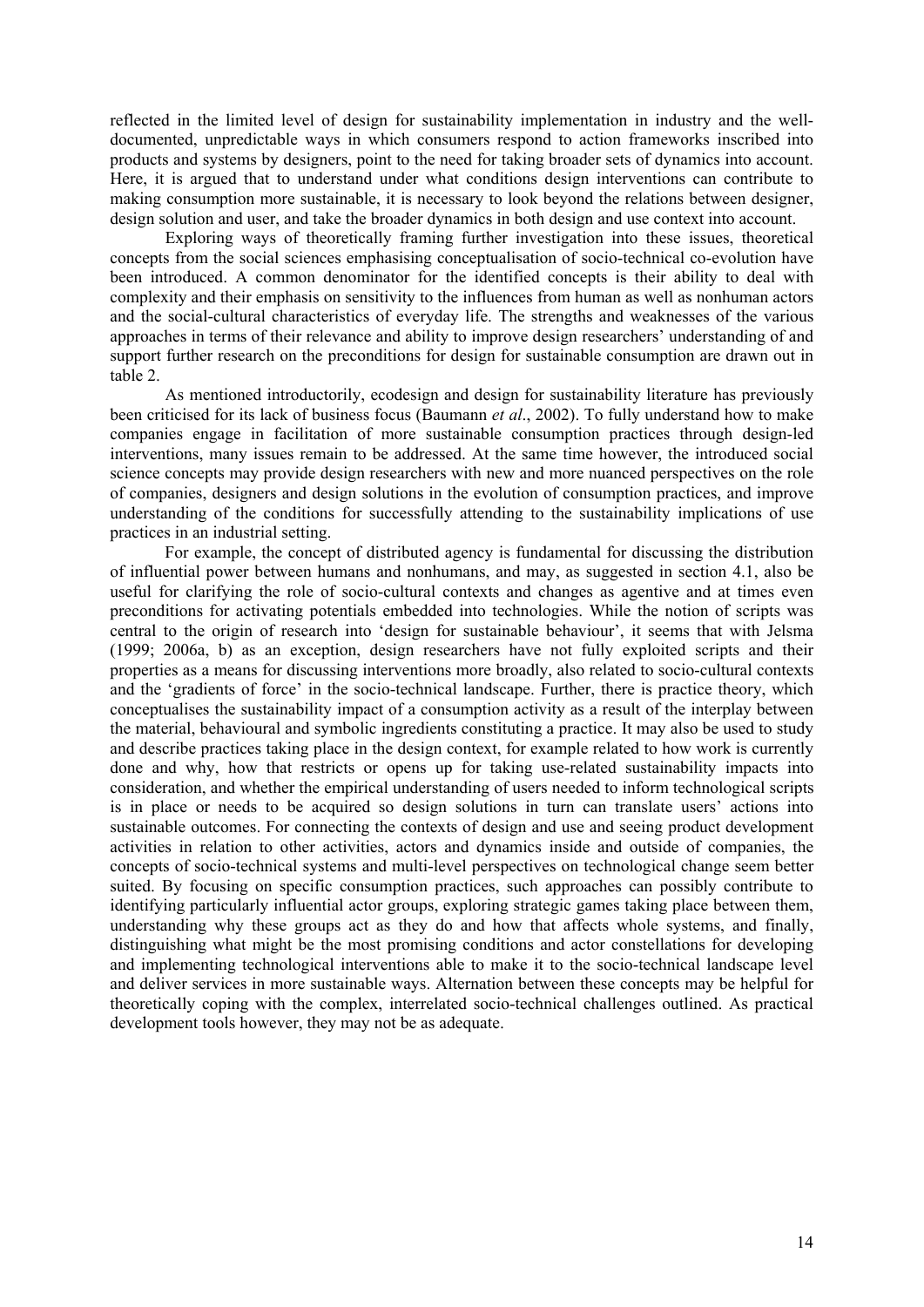# *Table 2: Assessment of the introduced theoretical concepts*

| <b>Theoretical concept</b>                                                          | <b>Strengths</b>                                                                                                                                                                                                                                                                                                                                                                                                                                                                                                                                                                                                                                                                                                                                                                                                                                            | Weaknesses                                                                                                                                                                                                                                                                                                                                                                                                                      |
|-------------------------------------------------------------------------------------|-------------------------------------------------------------------------------------------------------------------------------------------------------------------------------------------------------------------------------------------------------------------------------------------------------------------------------------------------------------------------------------------------------------------------------------------------------------------------------------------------------------------------------------------------------------------------------------------------------------------------------------------------------------------------------------------------------------------------------------------------------------------------------------------------------------------------------------------------------------|---------------------------------------------------------------------------------------------------------------------------------------------------------------------------------------------------------------------------------------------------------------------------------------------------------------------------------------------------------------------------------------------------------------------------------|
| Agency                                                                              | - Agency and power are intimately<br>related, and core issues when<br>addressing the ability to take action in<br>both design and use context<br>- Adequate for discussing the<br>distribution of power and control<br>between humans and nonhumans, as<br>well as for discussing more abstract<br>influences such as contextual changes                                                                                                                                                                                                                                                                                                                                                                                                                                                                                                                    | - Assigning agency to nonhumans is<br>still controversial, and may render<br>responsibility issues unclear                                                                                                                                                                                                                                                                                                                      |
| Actor-Network Theory (ANT)                                                          | - Acknowledges the role of nonhuman<br>actors and socio-technology<br>- Adequate for tracing relations,<br>transformations and translations                                                                                                                                                                                                                                                                                                                                                                                                                                                                                                                                                                                                                                                                                                                 | - Controversial<br>- Responsibility issues may become<br>unclear<br>- Difficult to avoid discriminating<br>against nonhuman actors                                                                                                                                                                                                                                                                                              |
| Scripts                                                                             | - Useful for theoretically capturing the<br>dynamics between designer, design<br>solution and user<br>- Permits discussing interventions more<br>broadly than 'human-computer<br>interaction' does, related to the socio-<br>technical landscapes and socio-cultural<br>contexts into which design solutions<br>enter                                                                                                                                                                                                                                                                                                                                                                                                                                                                                                                                       | - Cannot be used to establish general<br>predictions about responses to 'design<br>for behavioural change' or optimise<br>systems' reliability<br>- Seemingly neglects the context of<br>designers                                                                                                                                                                                                                              |
| Practice theory                                                                     | - Focuses on the sustainability impact<br>of a system as a whole, rather than<br>individual products<br>- Adequate for studying the interplay<br>between the components (material,<br>human, symbolic) practices consist of<br>- Practice- or activity-centred<br>development may potentially bring<br>about larger sustainability gains,<br>although require much more from<br>companies                                                                                                                                                                                                                                                                                                                                                                                                                                                                   | - Complexity and system boundaries,<br>practices must be seen in the context of<br>(clusters of) other, related practices<br>- Attention is drawn away from how<br>individual products are important to<br>people, e.g. in terms of mechanisms<br>like status, novelty, matching, social<br>comparison<br>- Consumption practice- or activity-<br>focused development implies radical<br>shifts from today's business practices |
| Socio-technical systems and multi-<br>level perspectives on technological<br>change | - Connects design and use contexts,<br>links product development to other<br>activities, actors and systems inside<br>and outside of the company, is<br>attentive to broader sets of relevant and<br>influential actors and structures,<br>including political economic<br>'landscapes', socio-cultural contexts<br>and trends<br>- Useful for systematically addressing<br>complexity and long-term dynamics,<br>conceptualising and studying strategic<br>games, and analysing how enabling or<br>constraining a context for action is<br>- Theoretically conceptualise and<br>analyse ongoing dynamics between<br>conflicting regimes<br>- Possible tool for identifying strategies<br>and promising actor constellations, also<br>beyond and not necessarily with the<br>business-consumer relationship as the<br>starting point and core of everything | - Hard to operationalise for short- and<br>medium-term planning                                                                                                                                                                                                                                                                                                                                                                 |

Although not being the focus of this article, many of the issues addressed might be relevant also to the field of product service systems (PSS). There, the basic idea is to take the functionality desired by users as starting point for business development, instead of the product fulfilling it, to make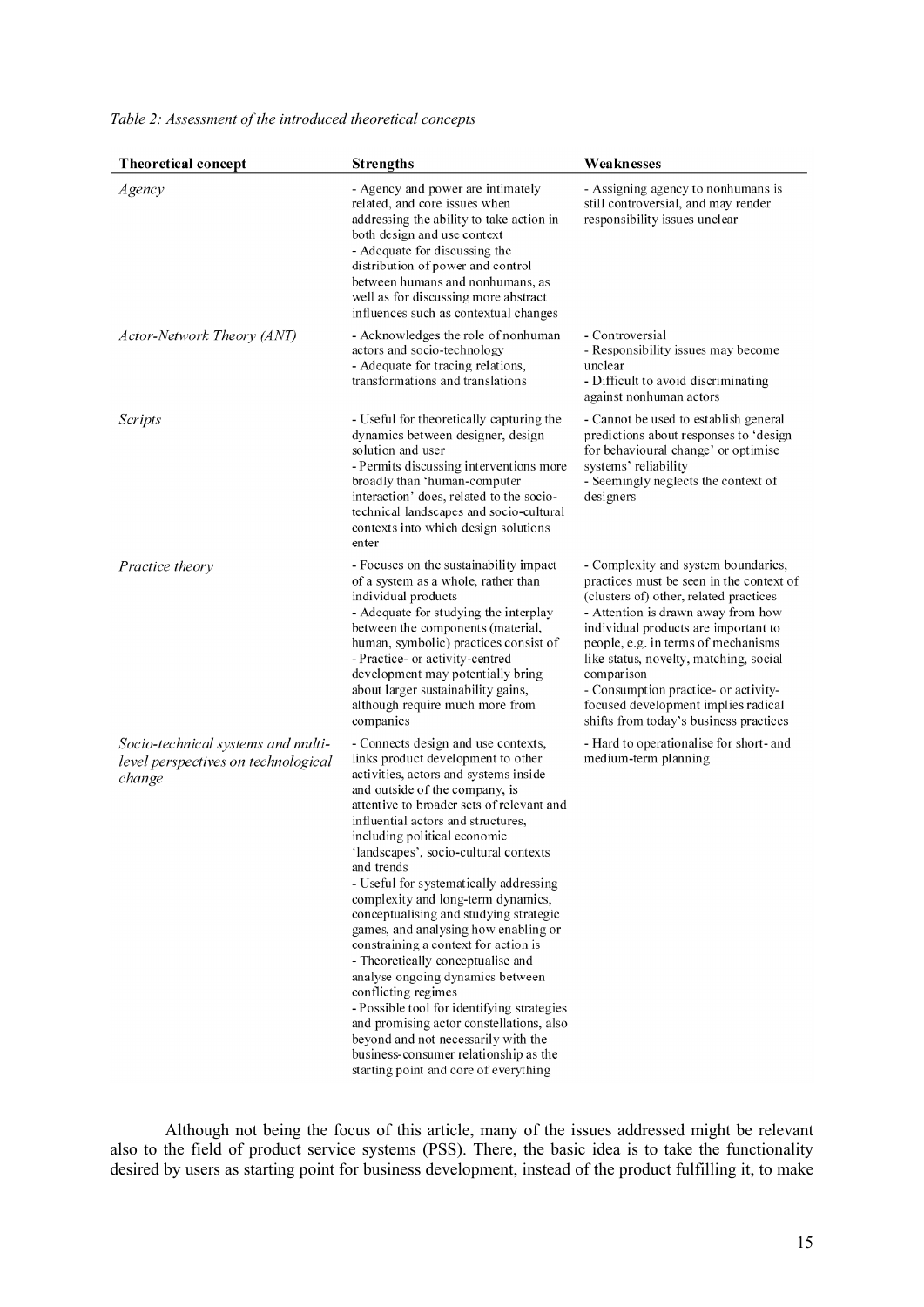consumption more sustainable, and to then develop the business system and partnerships that can provide this functionality. A transfer from individual product ownership to delivery of services does however not guarantee a reduction in overall sustainability impact (Jelsma and Knot, 2002; Mont and Tukker, 2006), and the environmental potential of product service systems has largely been explored in academia (Cook *et al*., 2006). Cross-pollinating design and social science theory might be useful for addressing some of the challenges faced within the PSS field. PSS research might potentially also benefit from attending more thoroughly to the interaction between user and design solution and the behaviour-related dynamics causing sustainability impact, as well as issues related to contextual changes, user acceptance and the value artefacts actually have to people. On the other hand, in addition to drawing on the more user- and task-focused techniques from human-computer interaction, research into 'design for sustainable behaviour' could benefit from borrowing tools, techniques and thinking from the PSS field, where scenario development, use cases and system architecture is emphasised. In its fundamental form however, PSS seemingly represents a more radical shift from current business practices than integration of attention to use-related sustainability implications necessarily does. The PSS field has more in common with practice-oriented development discussed in section 3.3. When it comes to theoretical support and tools for planning the systemic and infrastructural setup for supply of such practice-oriented solutions, as well as facilitation of joint coproduction of services, 'design for sustainable behaviour' and PSS have common interest in drawing on perspectives from business management and systems innovation literature, in this article represented by the socio-technical systems and multi-level perspectives on technological change.

To understand under what conditions practical implementation of design-led efforts on facilitation of more sustainable consumption practices can take place, several questions remain for future research to address. A key issue is what it actually takes to successfully design for sustainable consumption in an industrial setting. This relates to how to justify attention to use-related sustainability implications and obtain managerial support, how to effectively operationalise knowledge about users and consumption, what resources are needed in terms of time, financial investments, knowledge, information and strategic partnerships, and how to make sure that development efforts actually translate into effects on consumption practices. These and other issues will be addressed in future publications.

# **6. Acknowledgments**

The author wishes to thank Casper Boks and Harold Wilhite for useful comments on draft versions of this article.

# **7. References**

- Akrich M. The de-scription of technical objects. In: Bijker WE, Law J, editors. Shaping technology/building society: studies in sociotechnical change. Cambridge: MIT Press, 1992:205– 224.
- Akrich M, Latour B. A summary of a convenient vocabulary for the semiotics of human and nonhuman assemblies. In: Bijker WE, Law J, editors. Shaping technology/building society: studies in sociotechnical change. Cambridge, MA: MIT Press, 1992:259-265.
- Baumann H, Boons F, Bragd A. Mapping the green product development field: engineering, policy and business perspectives, Journal of Cleaner Production 2002;10(5):409–425.
- Bhamra TA, Evans S, McAloone TC, Simon M, Poole S, Sweartman A. Integrating environmental decisions into the product development process. Part I – The Early Stages. EcoDesign'99 conference. Tokyo, 1-2 Feb, 1999.
- Bhamra TA. Ecodesign: the search for new strategies in product development. Proceedings of the Institution of Mechanical Engineers, Part B. Journal of Engineering Manufacture 2004;218(5):557-569.
- Boks C. New academic research topics to further ecodesign implementation: an overview. International Journal of Product Development 2008;6(3/4):420–430.
- Carlson RC, Rafinejad D. Modeling Sustainability in Product Development and Commercialization. Bulletin of Science Technology Society 2008;28(6):478-485.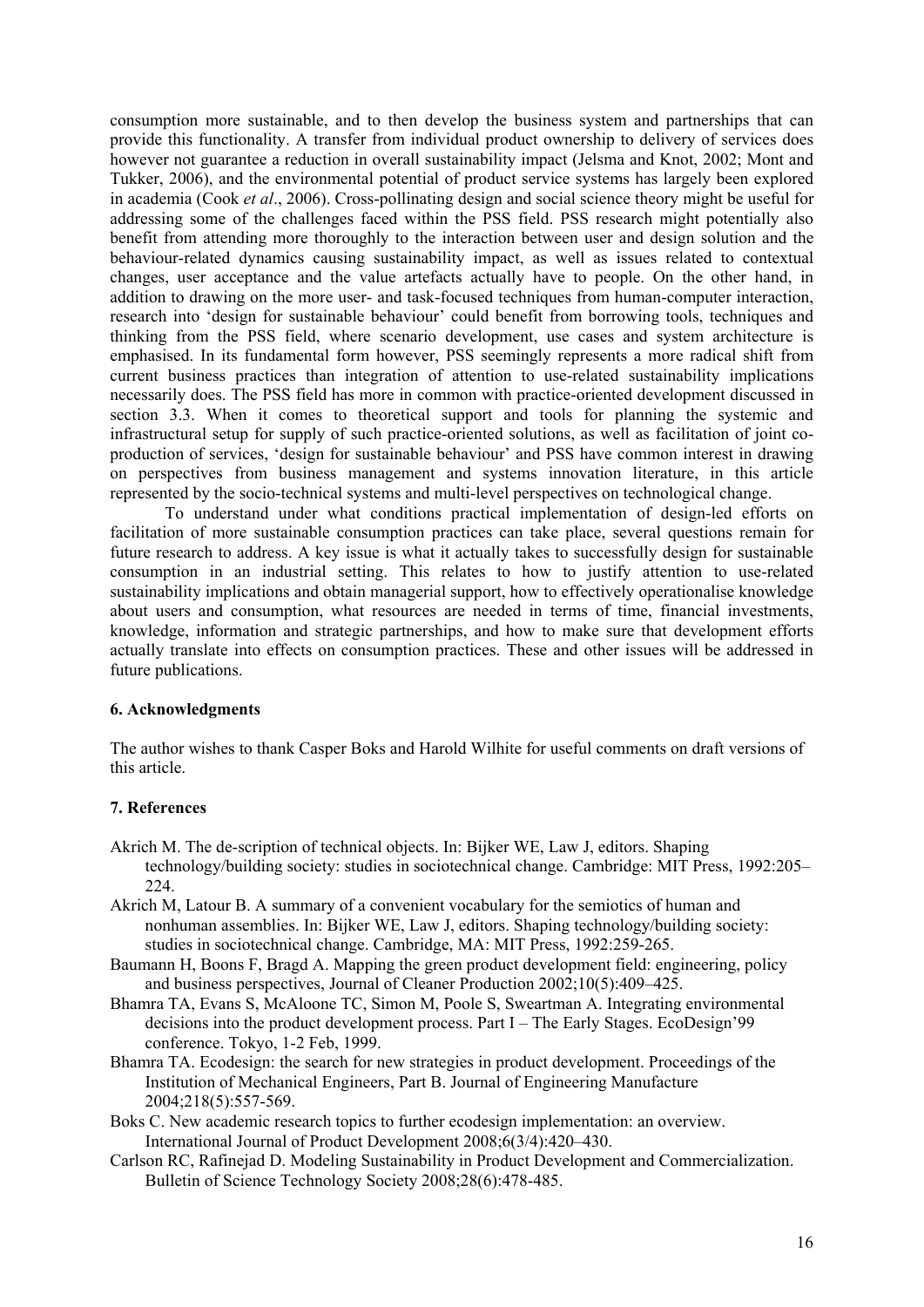- Cialdini RB. Influence: The Psychology of Persuasion. New York, USA: William Morrow and Company, Inc., 1993.
- Cook MB, Bhamra TA, Lemon M. The transfer and application of Product Service Systems: from academia to UK manufacturing firms. Journal of Cleaner Production 2006;14(17):1455-1465.
- Dunne A. Hertzian Tales: Electronic Products, Aesthetic Experience, and Critical Design. Cambridge, MA, USA: The MIT Press, 1995.
- Fallan K. Architecture in Action: Travelling with Actor-Network Theory in the Land of Architectural Research. Architectural Theory Review 2008;13(1):80-96.
- Geels FW. From sectoral systems of innovation to socio-technical systems: Insights about dynamics and change from sociology and institutional theory. Research Policy 2004;33(6-7):897-920.
- Gibson JJ. The ecological approach to visual perception. Boston: Houghton Mifflin, 1979.
- Hommels A, Peters P, Bijker WE. Techno therapy or nurtured niches? Technology studies and the evaluation of radical innovations. Research Policy 2007;36(7):1088-1099.
- Ingram J, Shove E, Watson M. Products and Practices: Selected Concepts from Science and Technology Studies and from Social Theories of Consumption and Practice. Design Issues 2007;23(2):3-16.
- IPCC. Climate Change 2007: Synthesis Report. Contribution of Working Groups I, II and III to the Fourth Assessment Report of the Intergovernmental Panel on Climate Change [Core Writing Team, Pachauri RK, Reisinger A, editors]. Geneva, Switzerland: IPCC, 2007.
- Jackson T. Motivating sustainable consumption: a review of evidence on consumer behaviour and behavioural change. A report to the sustainable development research network, 2005. Available from: http://www.compassnetwork.org/images/upload/MotivatingSCfinal.pdf [Accessed 5 November 2007]
- Jansen A, Stevels A. Combining eco-design and user benefits from human-powered energy systems, a win–win situation. Journal of Cleaner Production 2006;14(15-16):1299-1306.
- Jelsma J. Philosophy Meets Design, or how the masses are missed (and revealed again) in environmental policy and ecodesign. Consumption, Everyday Life and Sustainability, Centre for the Study of Environmental Change, Lancaster University, 1999. Available from: http://www.lancs.ac.uk/fass/projects/esf/philosophy.htm [Accessed 16 February 2009]
- Jelsma J, Knot M. Designing environmentally efficient services; a 'script' approach. The Journal of Sustainable Product Design 2002;2(3-4):119–130.
- Jelsma J. Technology and Behavior: A View from STS. In: Verbeek P-P, Slob A, editors. User behavior and technology development. Berlin: Springer, 2006a:61-70.
- Jelsma J. Designing 'Moralized' products: theory and practice. In: Verbeek P-P, Slob A, editors. User behavior and technology development. Berlin: Springer, 2006b:221–231.
- Kluger A, DeNisi A. The Effects of Feedback Interventions on Performance: A Historical Review, a Meta-Analysis, and a Preliminary Feedback Intervention Theory. Psychological Bulletin 1996;119(2):254-284.
- Latour B. Where are the missing masses? The sociology of a few mundane artifacts. In: Bijker WE, Law J, editors. Shaping technology/building society: studies in sociotechnical change. Cambridge, MA: MIT Press, 1992:225–258.
- Latour B. On recalling ANT. In: Law J, Hassard J, editors. Actor Network Theory and after. Oxford: Blackwell, 1999:15-26.
- Law J. Notes on the Theory of the Actor Network: Ordering, Strategy and Heterogeneity. The Centre for Science Studies, Lancaster University, Lancaster LA1 4YN, 2000. Available from: http://www.lancs.ac.uk/fass/sociology/papers/law-notes-on-ant.pdf [Accessed 2 February 2009]
- Lilley D, Lofthouse V, Bhamra T. Towards instinctive sustainable product use. In: Proceedings 2nd international conference: sustainability creating the culture. 2–4 November 2005, Aberdeen. Available from: http://hdl.handle.net/2134/1013 [Accessed 23 June 2008]
- Lockton D, Harrison D, Stanton N. Making the user more efficient: design for sustainable behaviour. International Journal of Sustainable Engineering 2008;1(1):3–8.
- Luttropp C, Lagerstedt J. EcoDesign and The Ten Golden Rules: generic advice for merging environmental aspects into product development. Journal of Cleaner Production 2006;14(15- 16):1396-1408.
- MacKenzie D, Wajcman J. Introductory essay: the social shaping of technology. In: MacKenzie D,